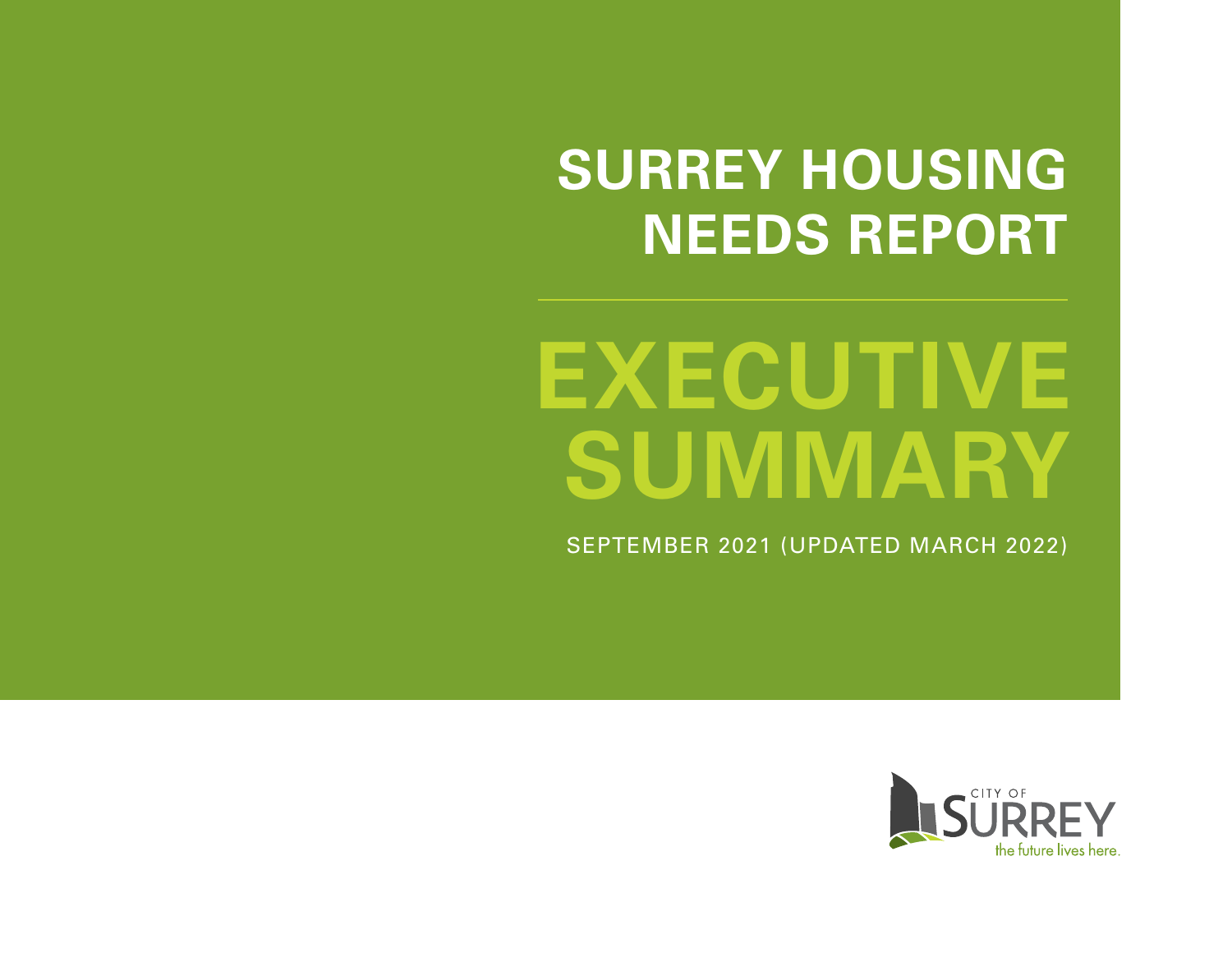### Prepared for **The City of Surrey**

13450 – 104 Avenue **Surrey** BC V3T 1V8

Prepared by **Urban Matters CCC**

1090 Homer St #550 **Vancouver** BC V6B 2W9

Contact: Marina Jozipovic

# Nations. We acknowledge the the lands and waters in and



This report is prepared for the sole use of The City of Surrey. No representations of any kind are made by Urban Matters CCC or its employees to any party with whom Urban Matters CCC does not have a contract. © 2022 URBAN MATTERS CCC.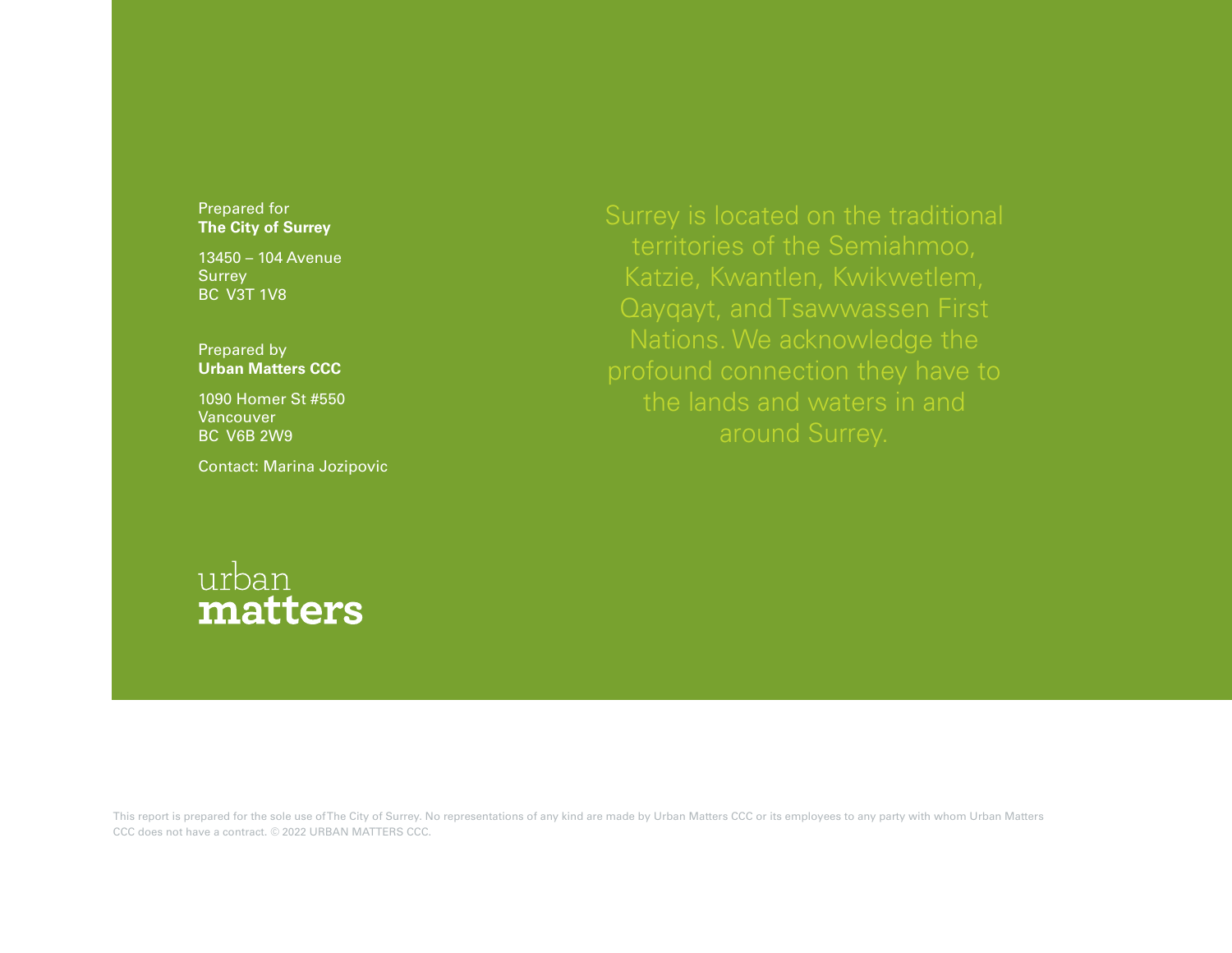## **EXECUTIVE SUMMARY:**

# Surrey Housing Needs Report

# **Overview**

Surrey, like Metro Vancouver, is facing significant pressures in its housing system. This Housing Needs Report was prepared to help the City of Surrey, residents, and local organizations better understand trends and needs across the housing continuum.

It will be used to inform future updates to the City's Official Community Plan, as well as other planning and policy development processes.

The report uses a housing continuum made up of three major parts:

- Homelessness, including shelters, transitional and supportive housing
- Rental housing, including market, non-market, and supportive rental housing
- Homeownership, including fee simple and strata ownership

This Executive Summary provides highlights from the Housing Needs Report, including the number of housing units needed, key findings about Surrey's demographic and housing trends, and housing needs of specific population groups.



#### SURREY'S HOUSING CONTINUUM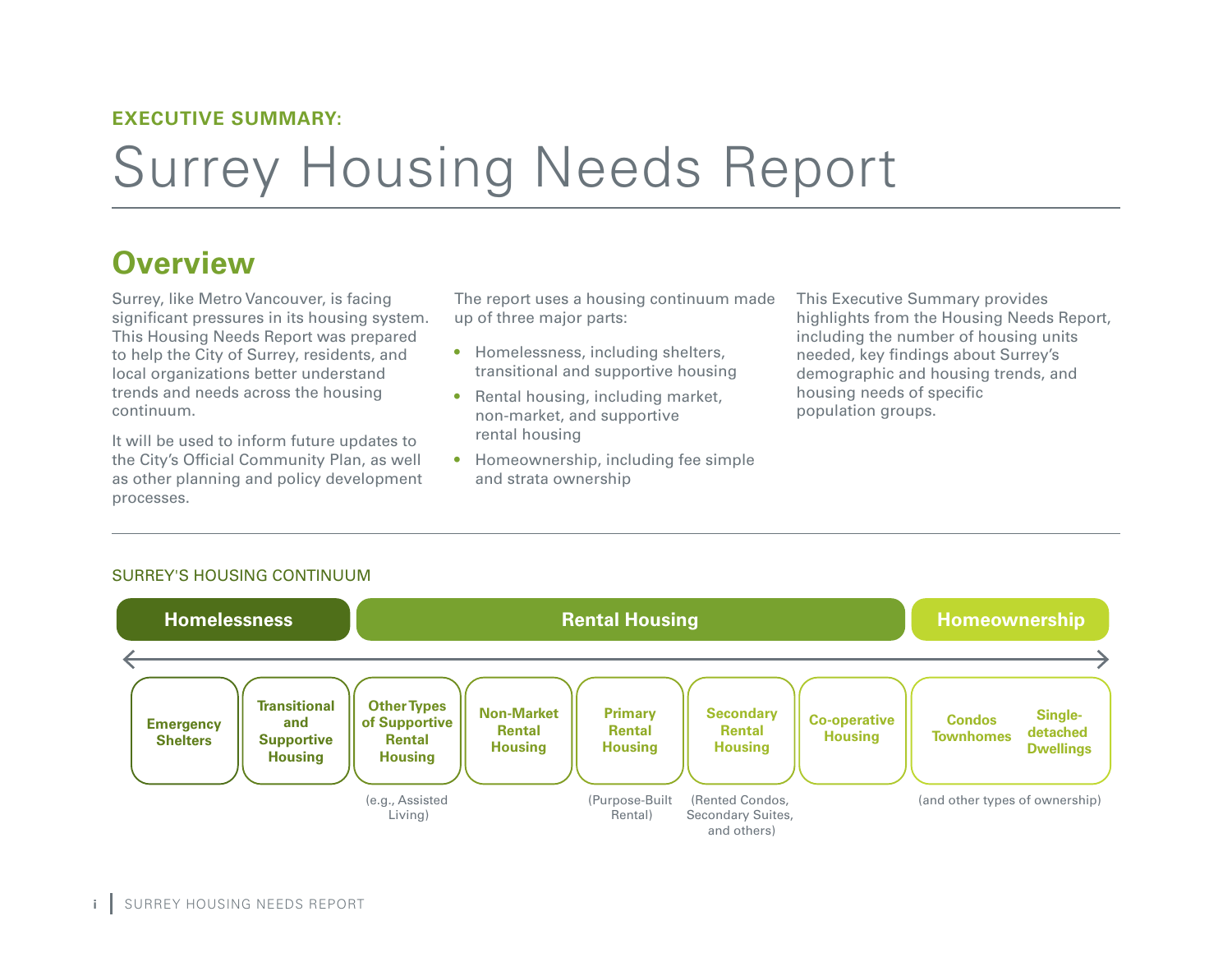# Housing Units Needed

The number of housing units needed by tenure was estimated based on underlying gaps as of 2020, as well as anticipated population growth over the next ten years. As of 2020, Surrey has an immediate need for 17,900 affordable rental housing units. In addition, over the next ten years, Surrey will need 18,600 new homeownership units and 22,600 new rental units.

Surrey's population is growing rapidly, and a significant number of rental units and rental supports are needed to address the housing challenges facing renters in the community. These numbers highlight the ongoing and persistent housing gaps in Surrey and reflect the housing pressures facing the region. They do not account for loss of existing rental housing, which may be occurring through redevelopment.

The projections estimate that Surrey will continue growing faster than the regional average in coming years. For this reason, urgent action is needed to provide affordable, adequate, and appropriate housing for one of Metro Vancouver's rapidly growing cities. Over the past 10 years, housing completions in Surrey have ranged from approximately 3,000 to 4,000 units per year. Maintaining this pace is important for keeping up with population growth. However, deeper affordability is needed along with supply.

### PROJECTED NUMBER OF UNITS NEEDED, 2021 – 2031



Source: Metro Vancouver, 2021

1. Immediate Need is based on core housing need among renter households and estimated homelessness in Surrey. Not all households in core housing need require a new unit. Many of these households could be supported through rental subsidies.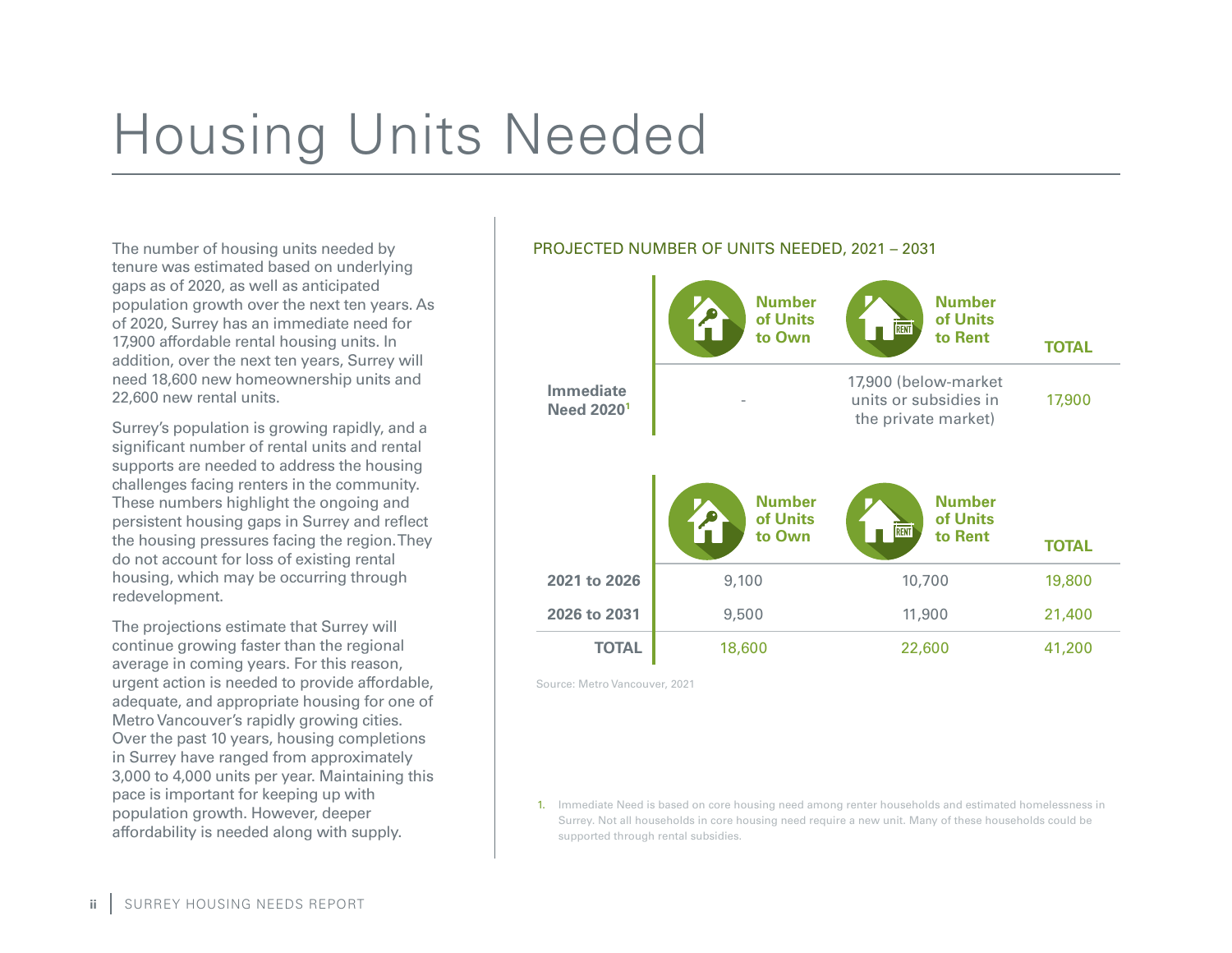# RENTAL AFFORDABILITY

#### **IMMEDIATE NEED 2020**

To address the immediate need for affordable rental housing, approximately 2,900 deeply affordable units or subsidies are needed for people experiencing homelessness (Income Assistance or Disability Assistance shelter rates); and 15,000 below-market units or subsidies are needed for low and moderate income households currently paying rents that are unaffordable.

#### **FUTURE NEED: 2021-2031**

Based on the current income distribution of Surrey's renter households, the rent levels required to address unaffordability in Surrey were estimated. The table below shows the additional rental units needed in 2021-2031 by the rental rates required for each income group.

For example, of the 10,700 rental units required in 2021-2026, 3,800 are needed for households with an annual income of less than \$35,000; an affordable rent for this income is under \$875 per month.

#### ADDITIONAL RENTAL UNITS BY AFFORDABILITY 2021 - 2031

|                                                                   | <b>NON-MARKET</b><br><b>RENTAL HOUSING</b>                |                                                           | <b>NEAR MARKET</b><br><b>RENTAL HOUSING</b>               | <b>MARKET RENTAL</b><br><b>HOUSING</b>                         |                                             |              |
|-------------------------------------------------------------------|-----------------------------------------------------------|-----------------------------------------------------------|-----------------------------------------------------------|----------------------------------------------------------------|---------------------------------------------|--------------|
| <b>Affordability</b><br><b>Levels</b><br>(Annual<br>Income Group) | <b>Under \$875</b><br>per month<br>(Less than<br>\$35,000 | \$875 to \$1,500<br>per month<br>(\$35,000 to<br>\$59,000 | \$1,500 to \$2,125<br>per month<br>(\$60,000 to \$84,999) | $$2,125$ to<br>\$2,875 per<br>month (\$85,000<br>to \$114,999) | \$2,875<br>and up<br>\$115,000<br>and over) | <b>TOTAL</b> |
| 2021 to 2026                                                      | 3,800                                                     | 2.700                                                     | 1,900                                                     | 1,200                                                          | 1,100                                       | 10,700       |
| 2026 to 2031                                                      | 4,200                                                     | 3,000                                                     | 2,100                                                     | 1,300                                                          | 1,200                                       | 11,800       |
|                                                                   |                                                           |                                                           |                                                           |                                                                |                                             |              |

Source: Metro Vancouver, 2021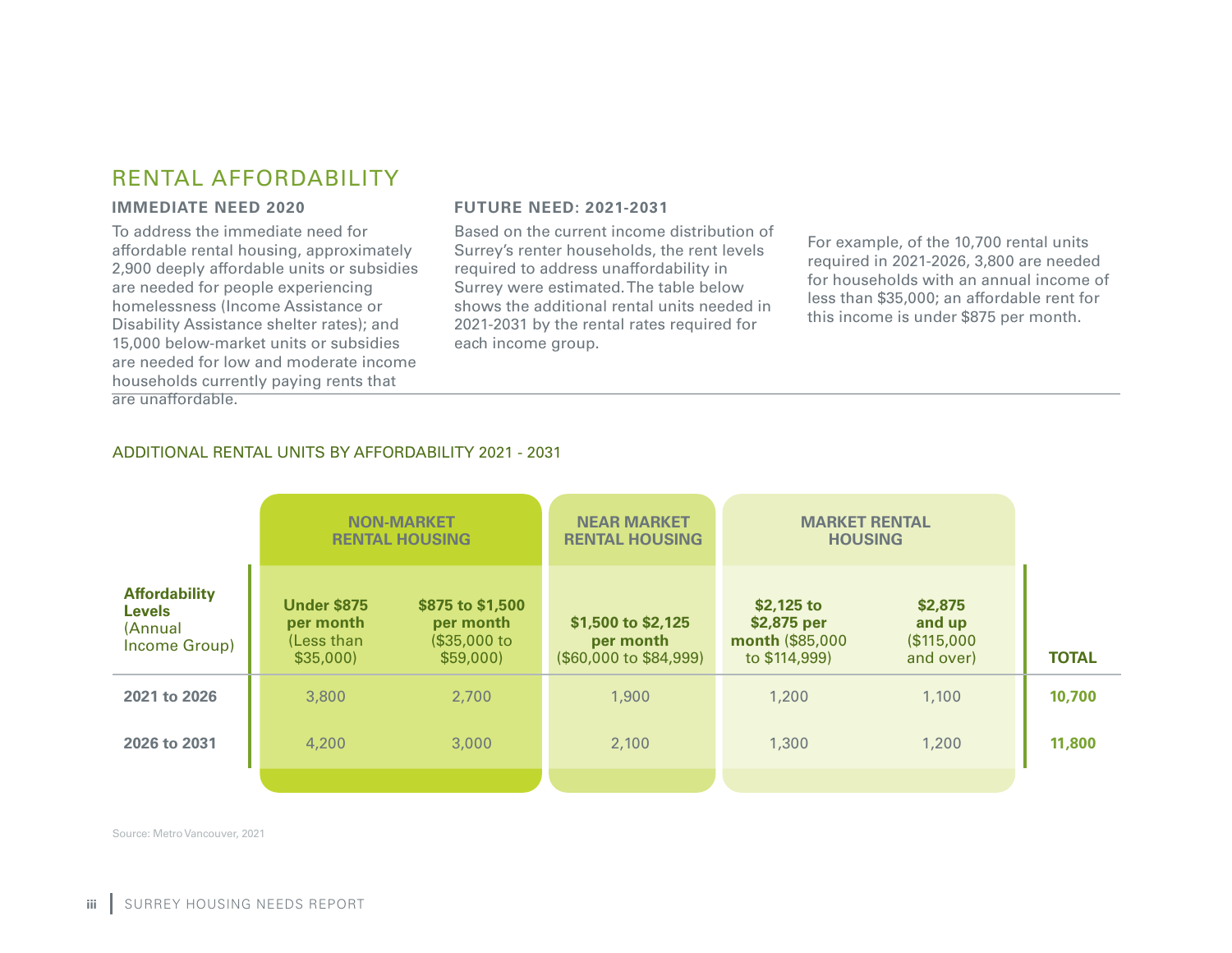# Community Facts

# Surrey is a fast-growing, diverse community with a relatively young population**<sup>2</sup>** .



2. All data on this page is from the 2016 census, except for population growth which is from the 2021 census. Complete 2021 census data will not be available until late 2022.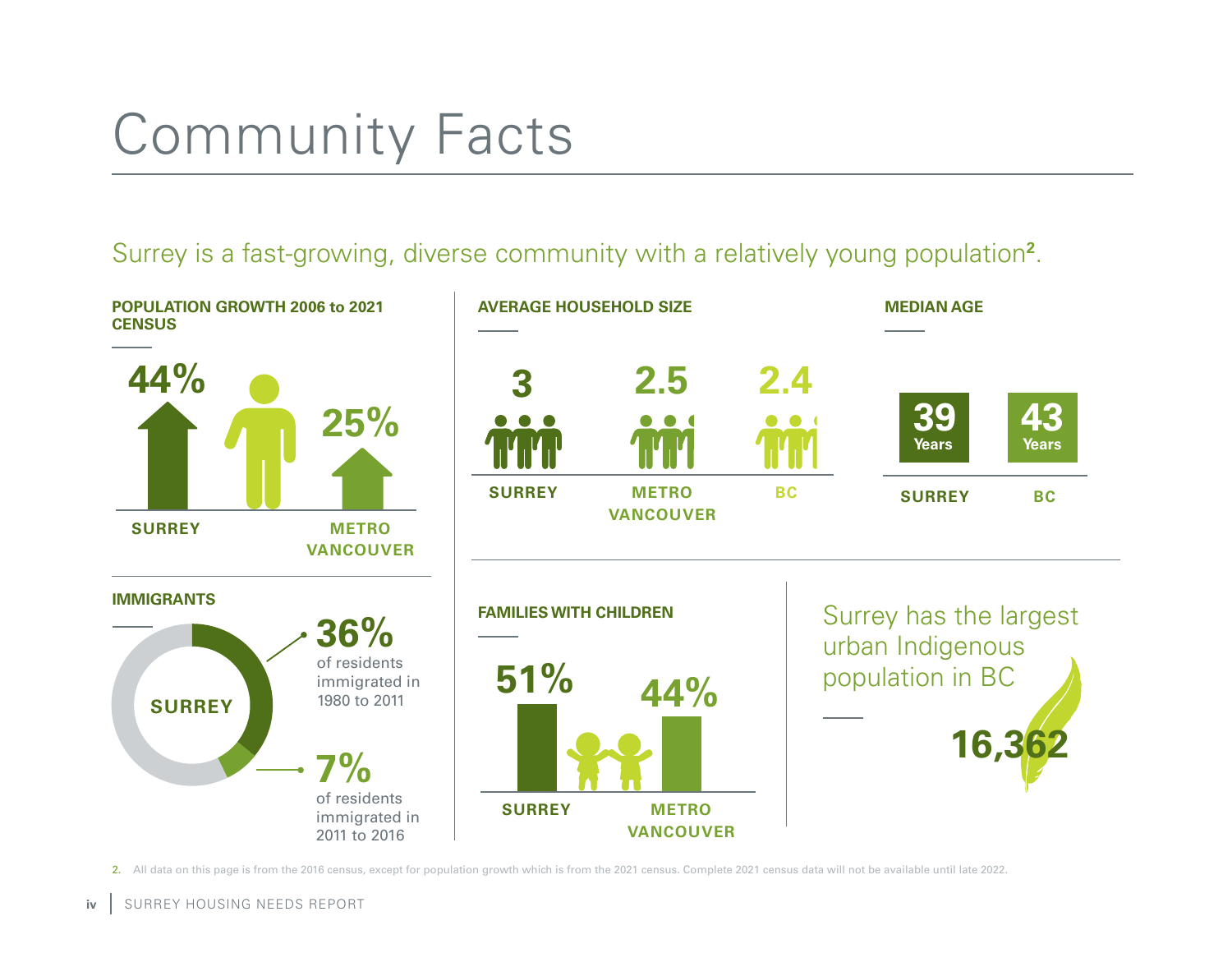Surrey's Northwest communities show higher equity need, meaning there are more households that may face barriers and housing challenges. The map shows the results of an equity analysis that looked at areas with higher proportions of Indigenous households, families with children, seniors 65 and over, immigrants, and lowerincome households.

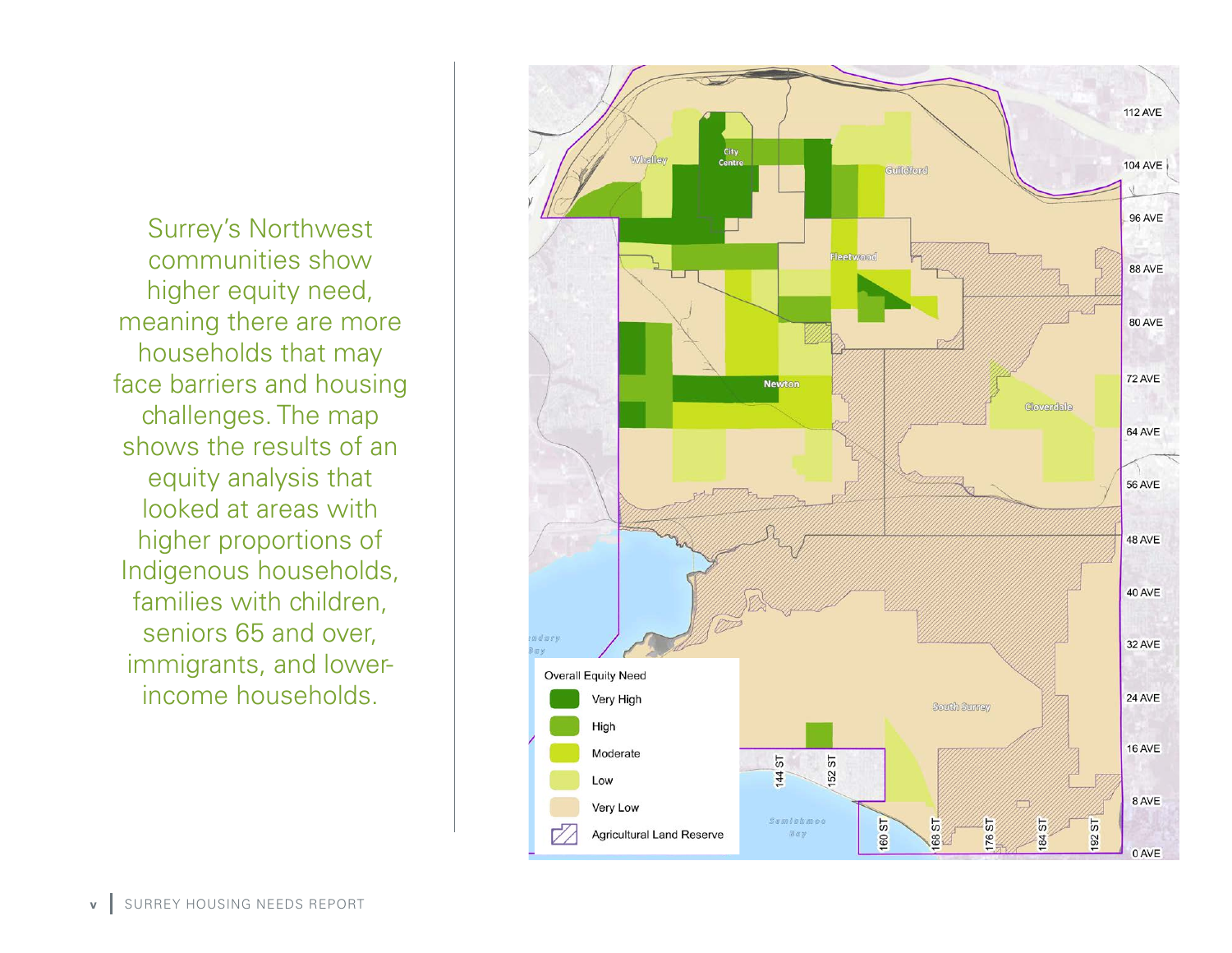Renters, lone-parent families, and individuals living alone typically have lower incomes and are more vulnerable to facing unaffordable housing costs.

Compared to owners, renters tend to have lower incomes. They are more likely to be impacted by the lack of rental housing supply and affordable rental options. Because of this, a healthy housing market will have rental options at a range of affordability levels so that renters with low incomes who need to move are not put at risk of homelessness or forced to leave the community.

### MEDIAN HOUSEHOLD INCOMES FOR OWNER AND RENTER HOUSEHOLDS AND BY HOUSEHOLD TYPE (2016)



3. Note: Other families includes multi-generational households.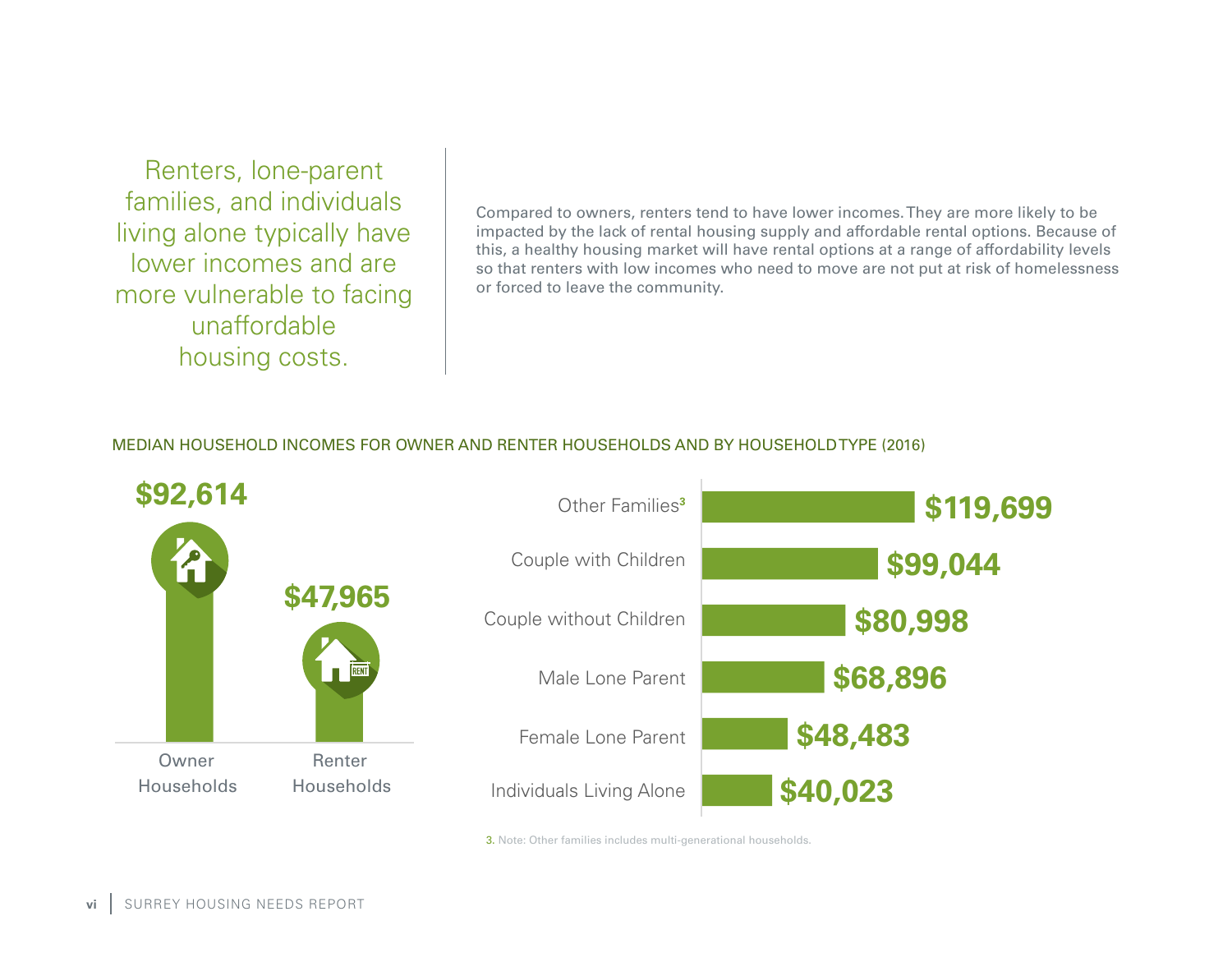# Housing Stock and Tenure



Surrey's housing stock is changing. There are more apartments, row houses, and homes with suites being developed than in previous years.

#### REGIONAL COMPARISON: NEW HOUSING SUPPLY



More secondary suites and row housing units are being built in **21%** Surrey than any other Metro Vancouver community



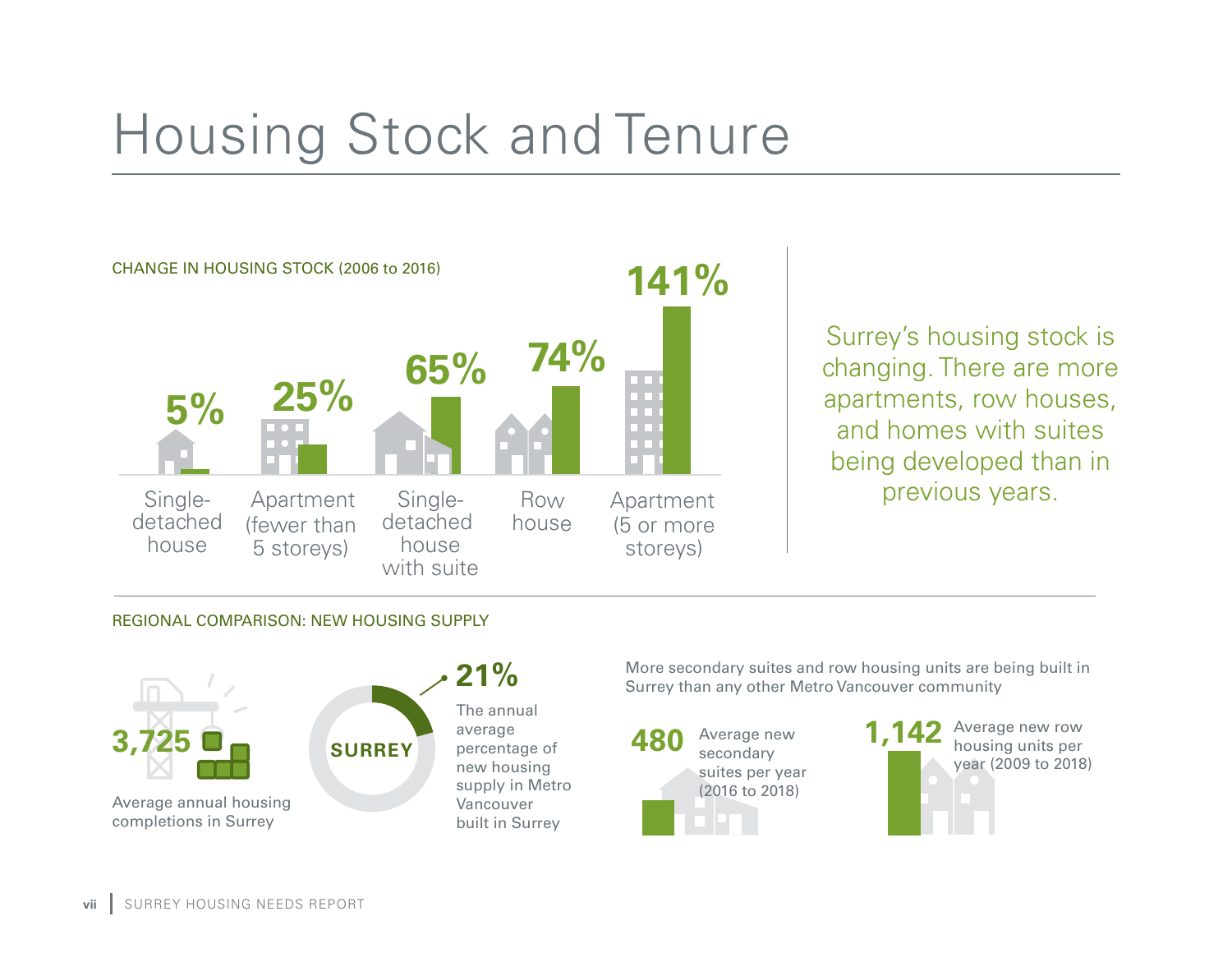# Renter households are growing faster than owner households.



Renter households grew from 25% of all households in 2006 to 29% in 2016.

TENURE (2016)



Most Surrey renters are in the secondary market, including secondary suites and rented condos.



While secondary market rental is an important source of housing, it can be less stable than purpose-built rental. For example, in a secondary suite or condo unit there is the potential that the owner will sell the unit or wish to move into it, in which case the renter may be evicted.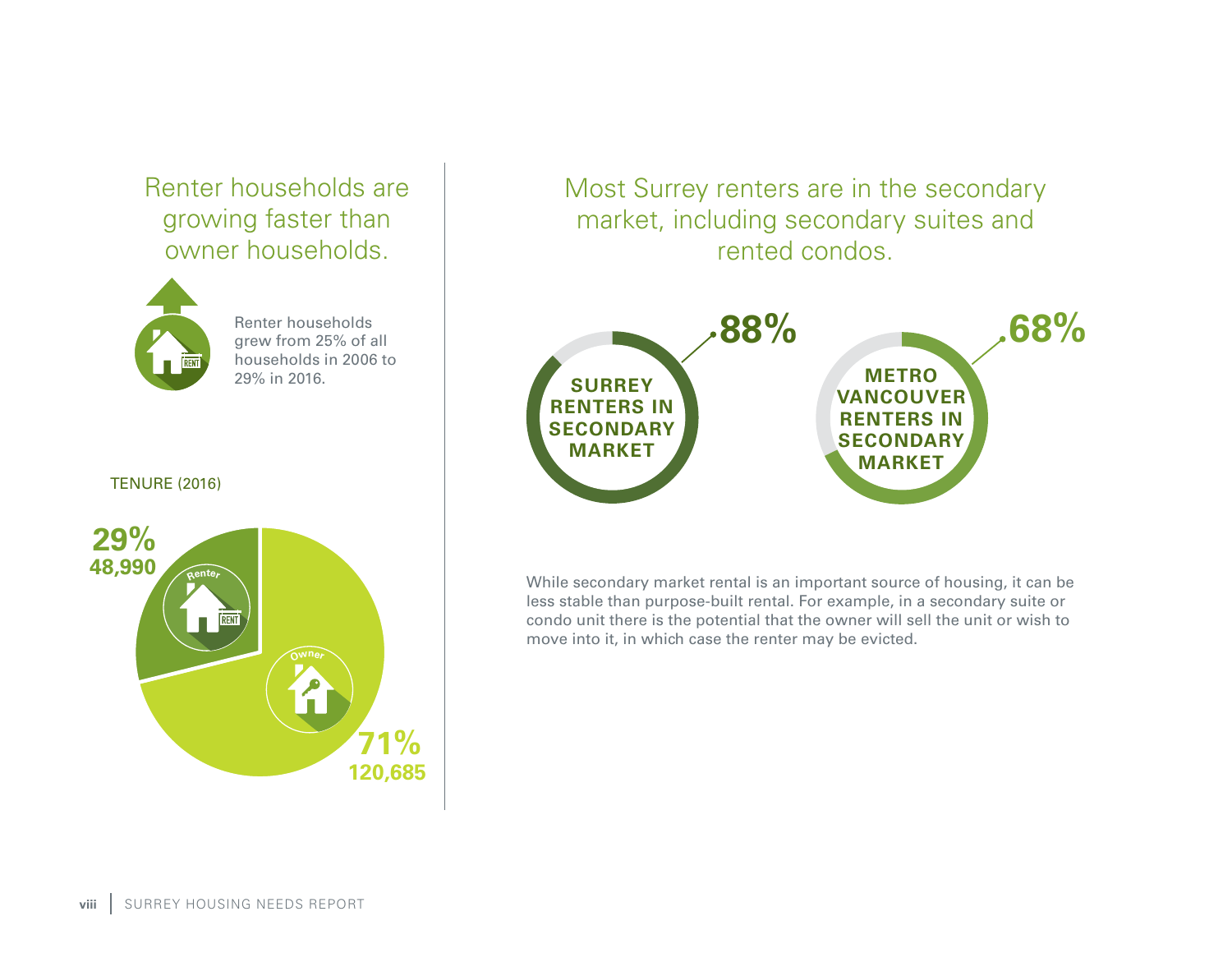Surrey had limited growth in purpose-built rental between 1990 and 2020.



# Recent increase in market rental development.

# • **5,374 market rental units in 32 projects are in various stages of planning and development as of**

**June 2021,** including 1,023 units under construction and 1,726 units with final approval from the City. Six of these projects are redeveloping older rental housing sites, replacing 564 existing units with 1,111 new rental units.

• **Redevelopment may be reducing overall affordability** in the private rental market as new rental is generally more expensive than older rental stock. While more rental is needed overall, consideration should be given for creating more affordable and non-market rental stock alongside market rental units.

# Surrey has a smaller per capita non-market housing stock relative to the region.

## **SURREY**

1 non-market unit per 48 residents



# METRO VANCOUVER

1 non-market unit per 23 residents



Non-market housing is generally owned and operated by non-profit or government agencies. It offers affordable and appropriate housing options for those with low incomes and/or who require supports.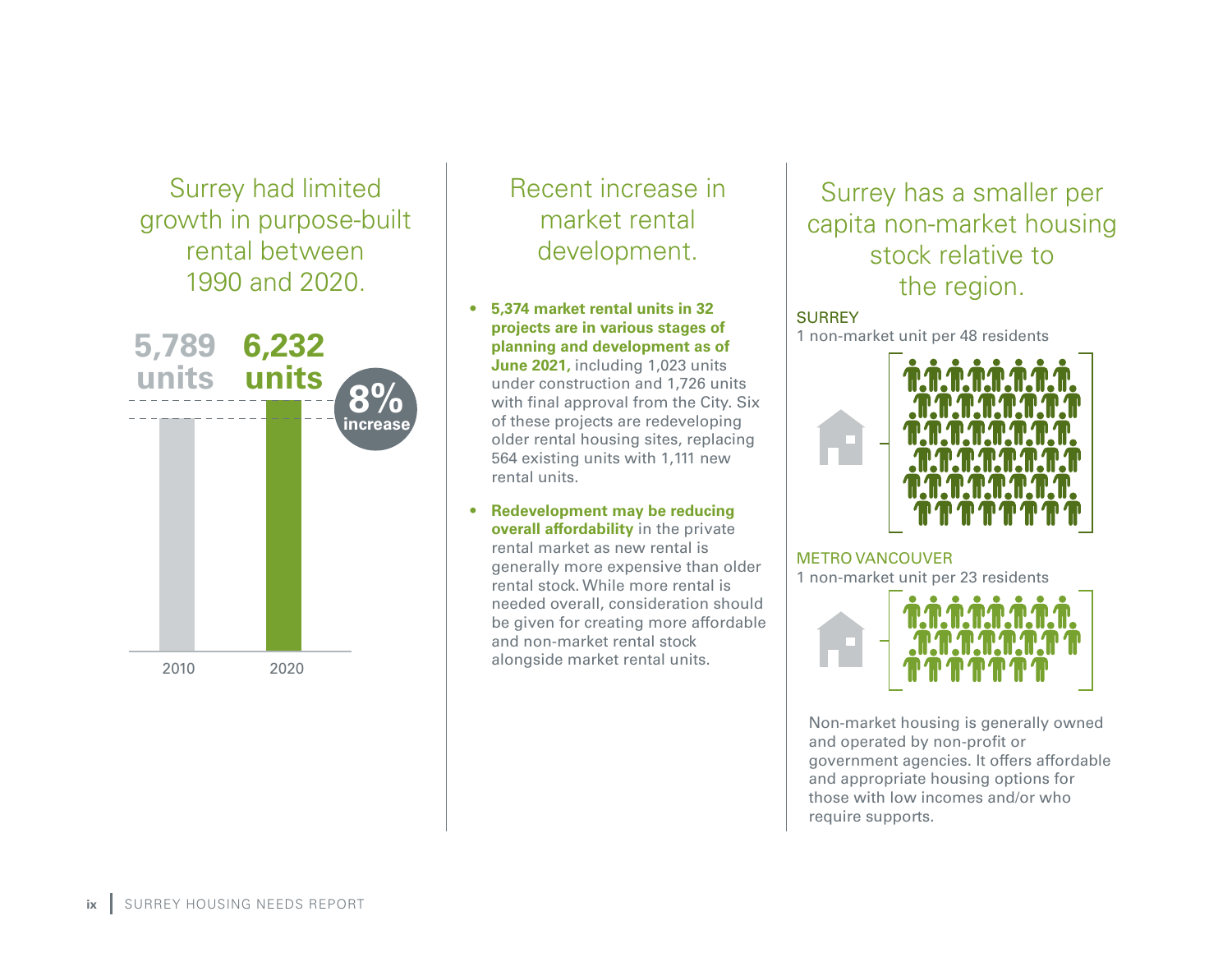

Whalley (including City Centre), Guildford, and Newton have the highest numbers of market and non-market rental housing.

V:\Policy&Long Range\CP STAFF\_JACK\Mapping Requests\2021\Sara Bear\JJR\_plnMarketHousing\_B.mxd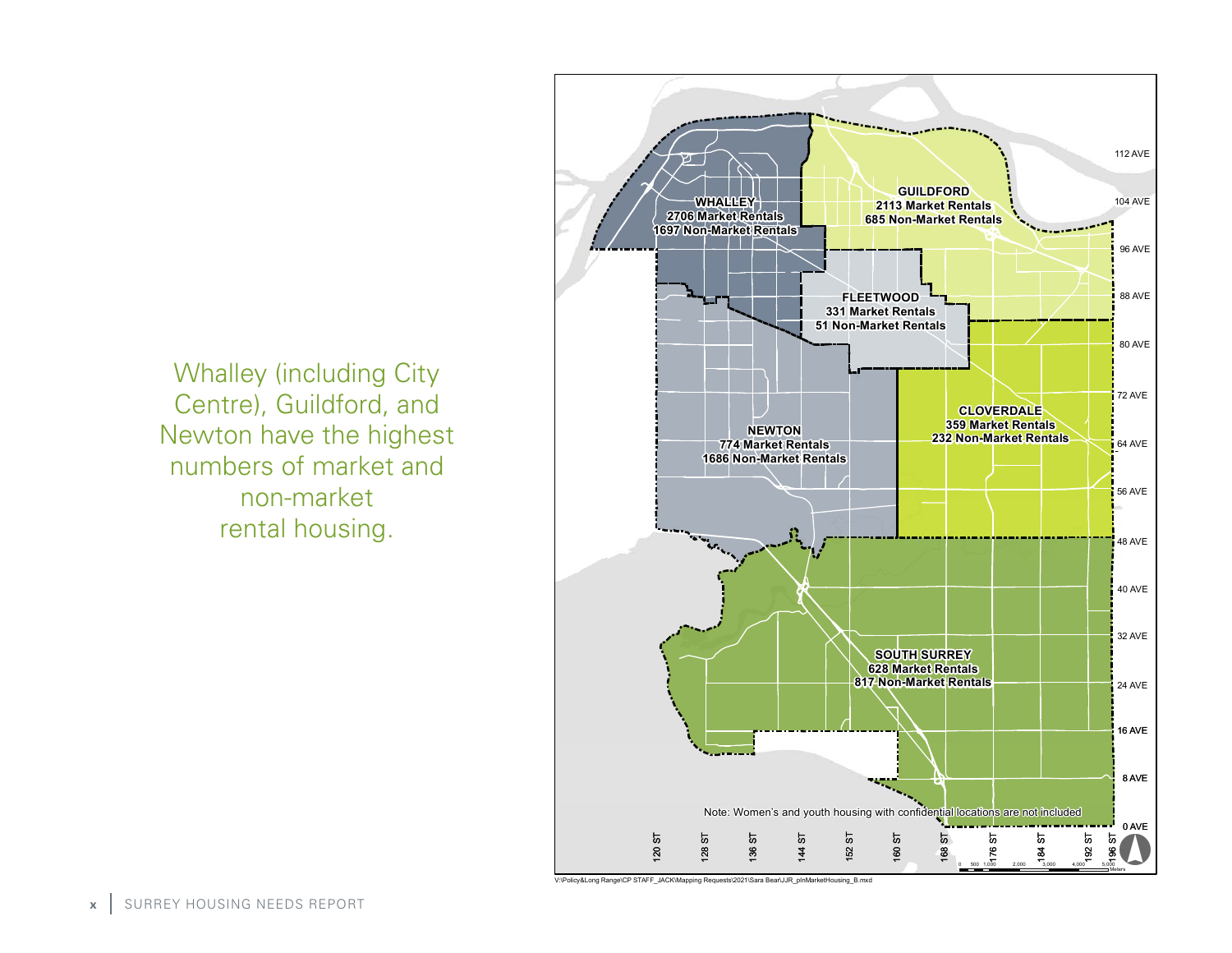# Rental Housing Needs and Issues



A healthy vacancy rate is considered to be 3% to 5%.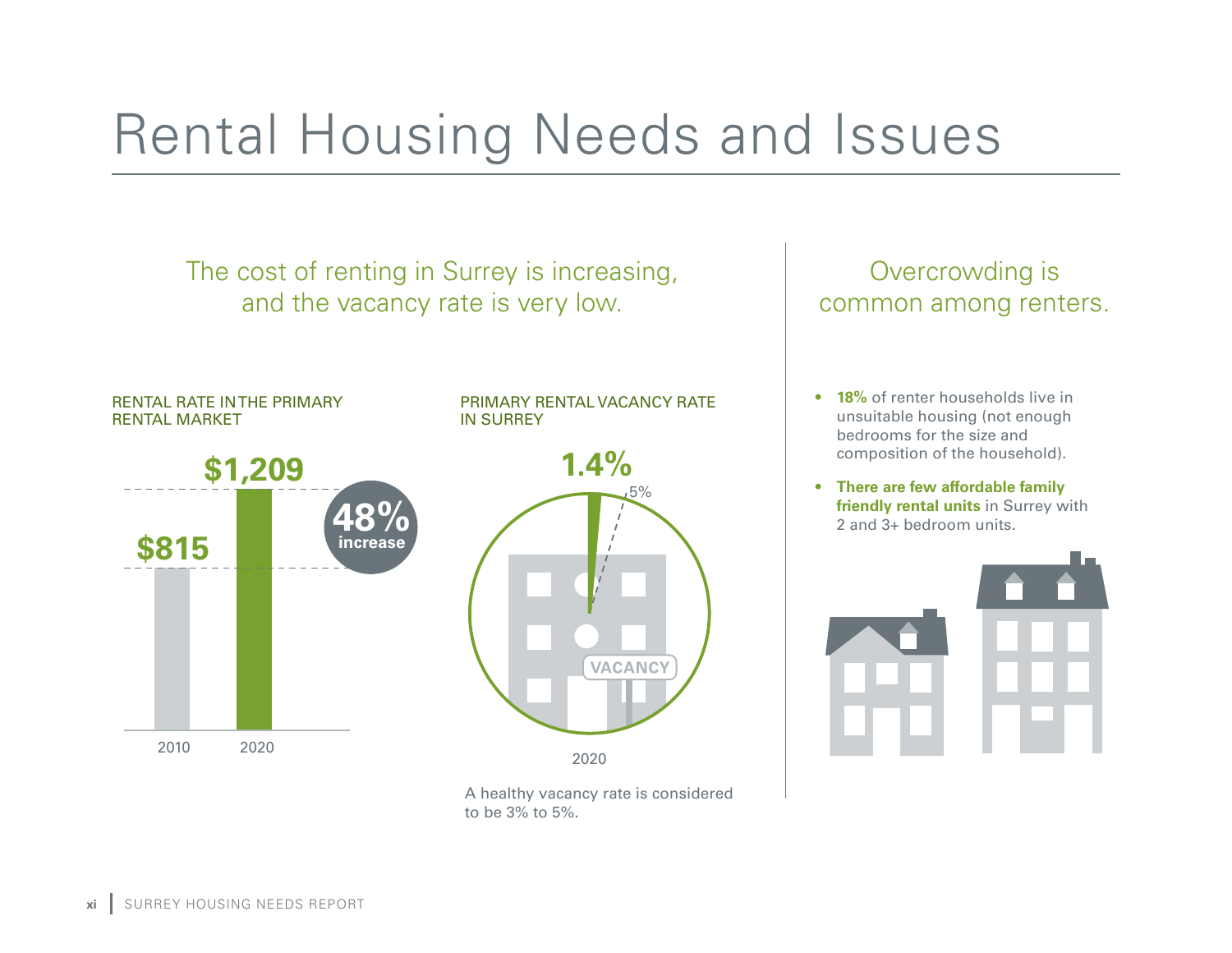Individuals living alone and lone-parent families face greatest risk of housing vulnerability.

#### 2020 PRIMARY RENTAL AFFORDABILITY ANALYSIS

| <b>Household Type</b> |                                          | <b>Median</b><br>Income of<br><b>Renters</b><br>in Surrey | <b>What's Affordable</b> | <b>Actual Median</b><br><b>Rent in Surrey</b> |
|-----------------------|------------------------------------------|-----------------------------------------------------------|--------------------------|-----------------------------------------------|
|                       | <b>Individual</b><br><b>Living Alone</b> | \$25,800                                                  | \$645 per month          | Bachelor:<br>\$908                            |
|                       | Lone-<br><b>Parent Family</b>            | \$33,300                                                  | \$833 per month          | Two-bedroom:<br>\$1,250                       |

Demand for non-market housing through BC Housing's Registry Waitlist has sky-rocketed in recent years.

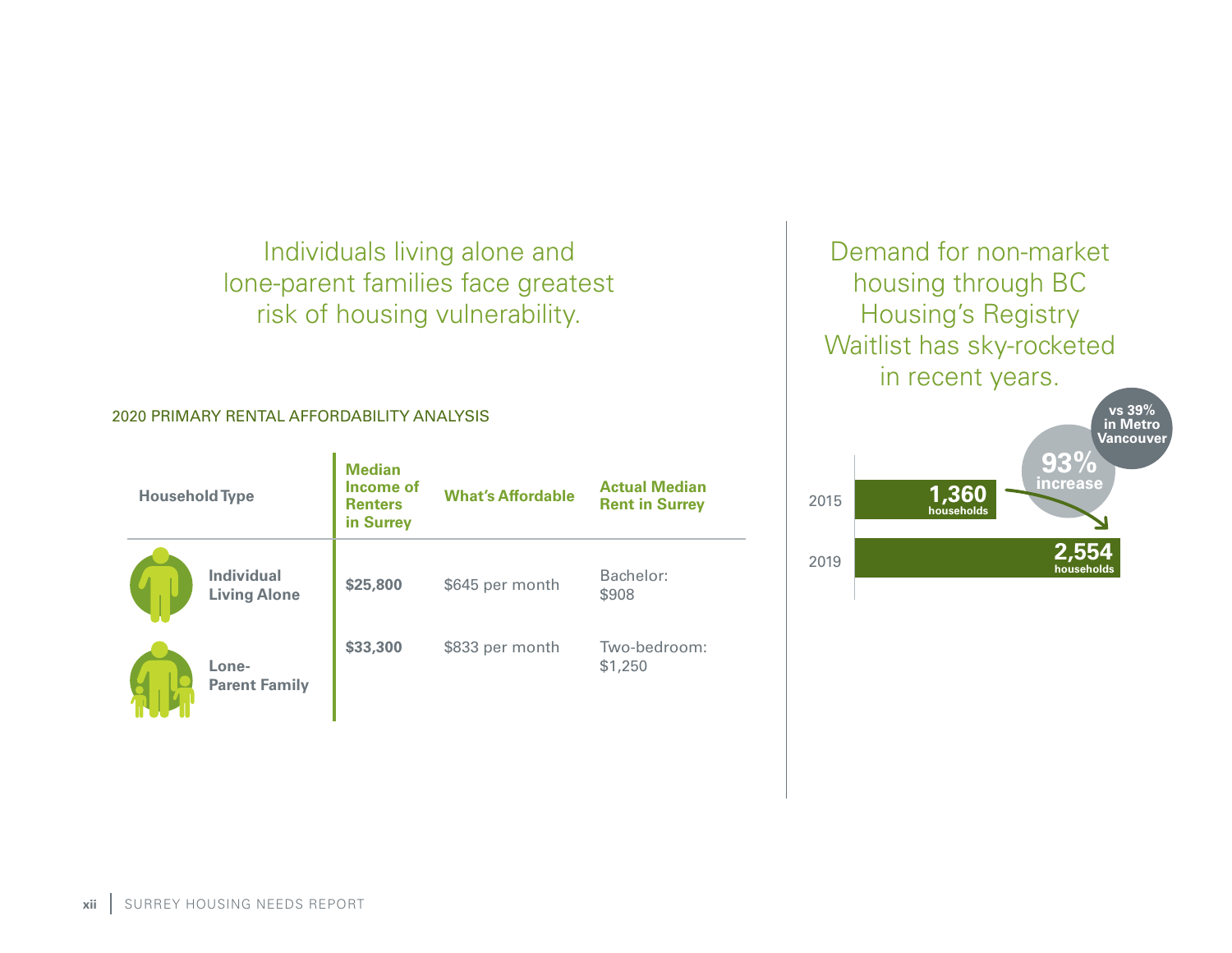# Homeownership Needs and Issues

# Average home sales prices have risen dramatically.





Between 2013 and 2018, the proportion of home sales affordable to median-earning households declined.

SALE HOMES AFFORDABLE TO MEDIAN INCOME HOUSEHOLDS



Almost all median-earning households do not earn enough to be able to afford average home sale prices for an appropriate unit type.

## 2020 HOMEOWNERSHIP AFFORDABILITY ANALYSIS

| <b>Household Type</b> |                                          | <b>Median</b><br><b>Income</b><br>in Surrey | <b>What's Affordable</b> | <b>Estimated Monthly</b><br><b>Cost for Average Sales</b><br><b>Price in Surrey</b> |  |
|-----------------------|------------------------------------------|---------------------------------------------|--------------------------|-------------------------------------------------------------------------------------|--|
|                       | <b>Couple</b><br>with Children           | \$123,500                                   | \$3,088 per month        | Single family dwelling:<br>\$5,130 per month                                        |  |
|                       |                                          |                                             |                          | Row housing:<br>\$3,124 per month                                                   |  |
|                       | <b>Individual</b><br><b>Living Alone</b> | \$49,900                                    | \$1,248, per month       | Apartment/Condo:<br>\$2,082 per month                                               |  |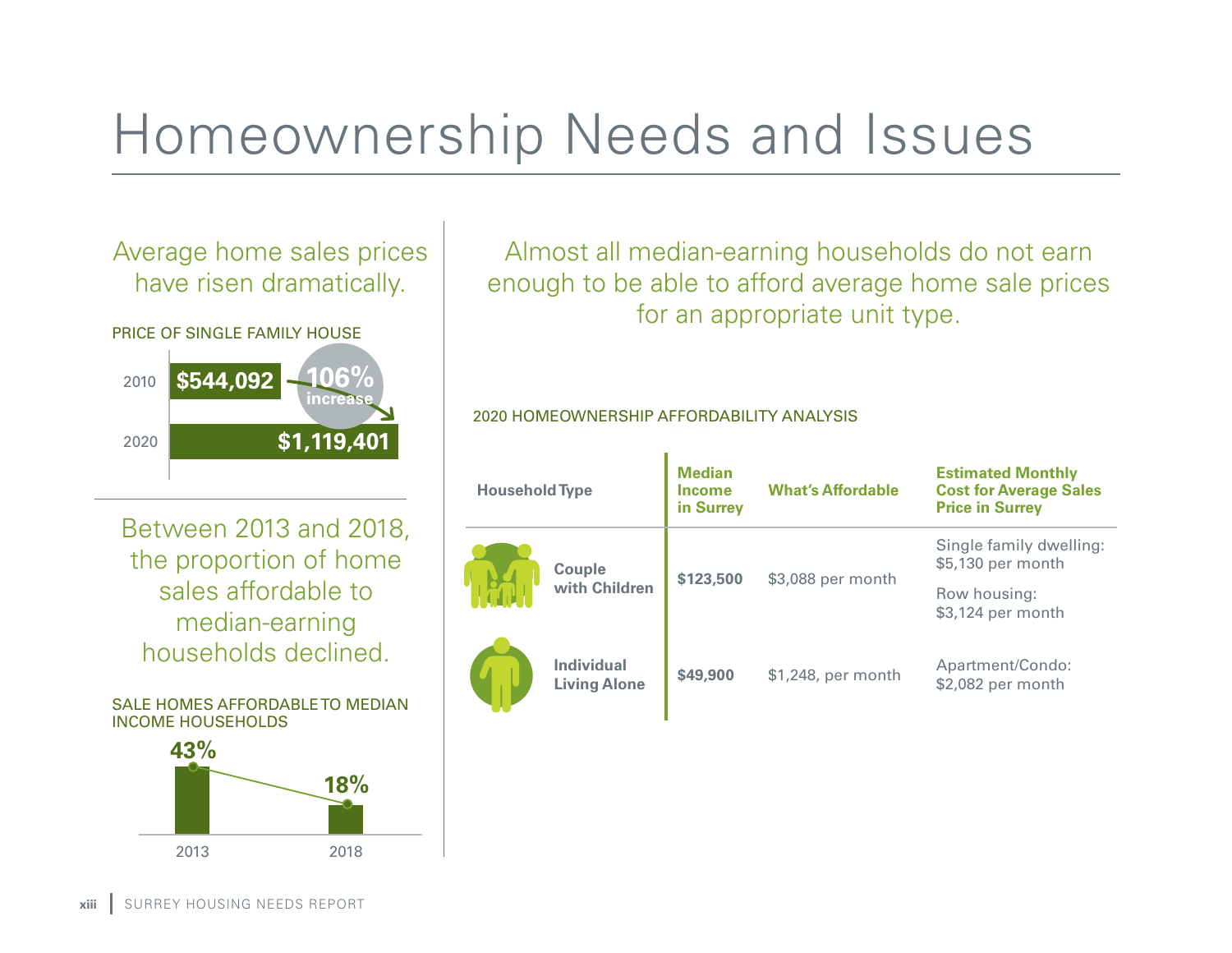# Homelessness

Homelessness has increased significantly in Surrey.



(COUCH SURFING OR LIVING IN CARS)



4. The Metro Vancouver Point-in-Time Homeless Count takes place during a 24-hour period only and is generally considered to be an undercount due to data collection limitations.

Indigenous people are over-represented in homelessness. **33%**

# **METRO VANCOUVER**

Surrey is underserved when it comes to housing and supports.

# **HOMELESS IN SURREY**



of Metro Vancouver's homeless are in Surrey

## **SHELTERS IN SURREY**



of Metro Vancouver's shelters and supportive housing units are in Surrey

# **TACKLING HOMELESSNESS**

Everyone's circumstances and needs are different. A range of housing options are needed to create pathways out of homelessness, including deeply affordable independent rental (at shelter rates), supportive housing options, and below-market rental. One size does not fit all.

Providing homes for those experiencing homelessness will require increasing the supply of below-market and non-market rental housing that is affordable to those with very low incomes. At present, the high cost of renting in the community and limited availability of options means low-income renters, including those working part- or full-time, at risk of homelessness. For those with mental health or substance use challenges, supports in the community and within housing developments will be needed.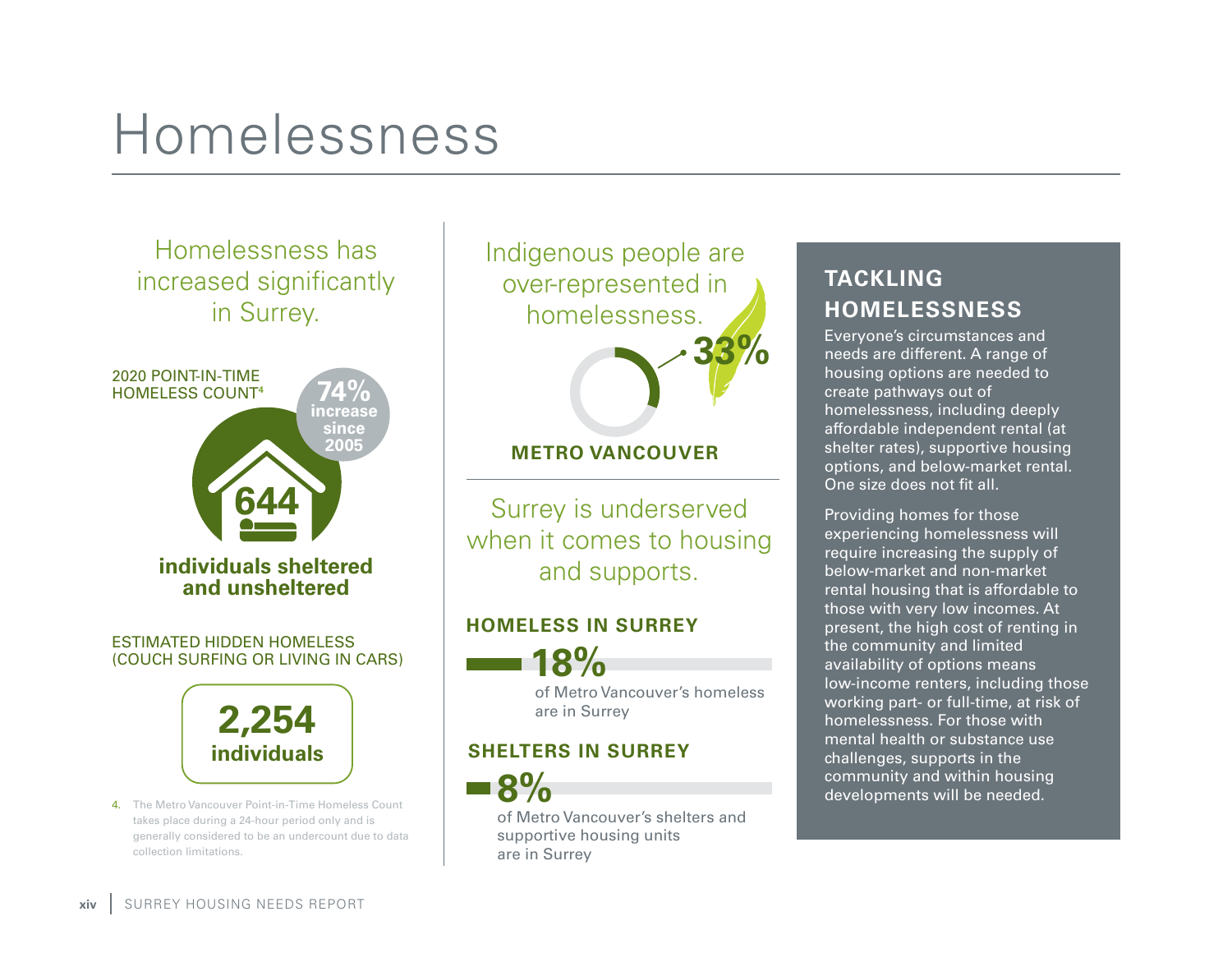# PROVINCIAL AND FEDERAL PARTNERSHIPS ON NON-MARKET HOUSING PROJECTS



In 2021, a total of **437**  new supportive housing units and shelter spaces have opened or are under development in Surrey.

### **BC HOUSING – RAPID RESPONSE TO HOMELESSNESS MODULAR HOUSING PROJECTS**

- Peterson Place (opened in January 2021): 38 supportive housing units for men and women, operated by Fraserside Community Services.
- The Nest (opened in July 2021): 40 supportive housing units, operated by the Phoenix Society.
- The Baird Blackstone Building (opened in September 2021): 61 supportive housing units for men and women, operated by the Lookout Society.

### **CMHC – RAPID HOUSING INITIATIVE MODULAR HOUSING PROJECTS**

- 44-unit supportive housing project for women experiencing homelessness, owned and operated by Atira. The project will open in the summer of 2022.
- 30-unit supportive housing project for youth aged 17-24 years experiencing or at-risk of homelessness, owned and operated by Pacific Community Resources Society. This project will be completed in December 2022.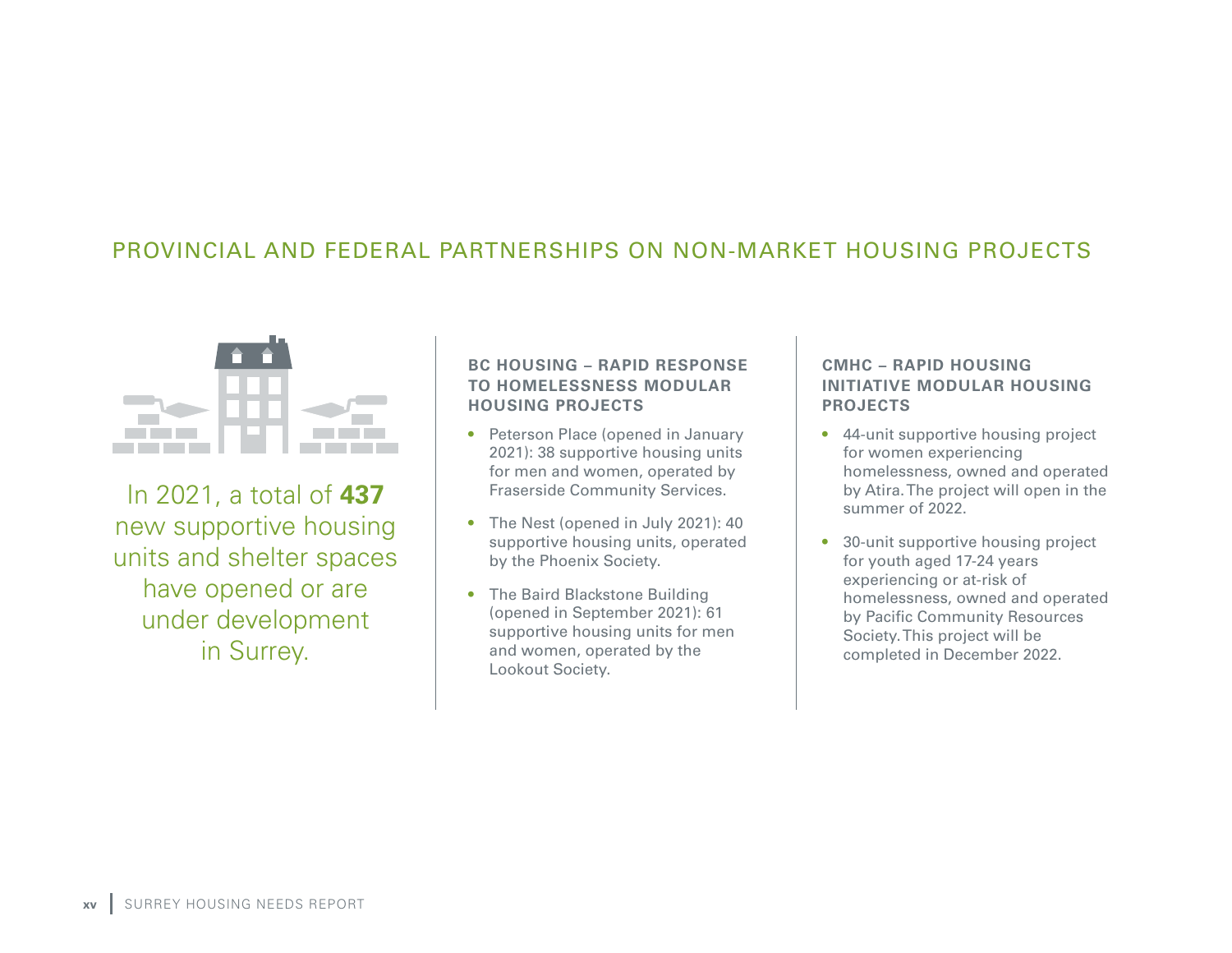#### **OTHER SUPPORTIVE HOUSING PROJECTS**

Three additional housing projects will be opening in 2022. SURREY



# FOXGLOVE

will open in March 2022 with 99 supportive studio apartments and 30 single shelter rooms. 23 of the supportive housing units will be "enhanced care" units for people with complex health issues and five shelter rooms will provide respite care. Fraser Health staff will be working on-site to provide health services to these residents. Raincity Housing will operate the project.

## BC HOUSING has purchased a former motel and this project will open in early 2022

with 26 supportive housing units.

# THE ROSEWOOD

will open in June 2022. A project of the Elizabeth Fry Society, the Rosewood will accommodate women, children, and Indigenous youth. It includes 40 shelter beds for women and children, 42 affordable apartments for women and children, and 15 apartments for young Indigenous females that will be operated by the Fraser Region Aboriginal Friendship Centre Association.

# HOMELESSNESS AND HOUSING SOCIETY

Established by the City of Surrey with a \$9 million contribution in 2007, the Surrey Homelessness and Housing Society has been an effective leader and partner in the community by raising, managing and distributing funds to support projects that build capacity and make a difference in the lives of people who are experiencing or at risk of homelessness in Surrey.

Since its inception, the Society has invested over \$7 million in more than 150 projects. Highlights of 2020-2021 grants include a contribution of \$600,000 to 30 projects for urgent COVID-19 response, \$290,000 granted to nine projects as part of the Society's Annual Grants Program, and \$3.9 million granted to the City for lease and renovation costs associated with three capital projects. The Society's 2020 Annual Report shows the closing market value of the Fund in December 2020 was \$9.6 million.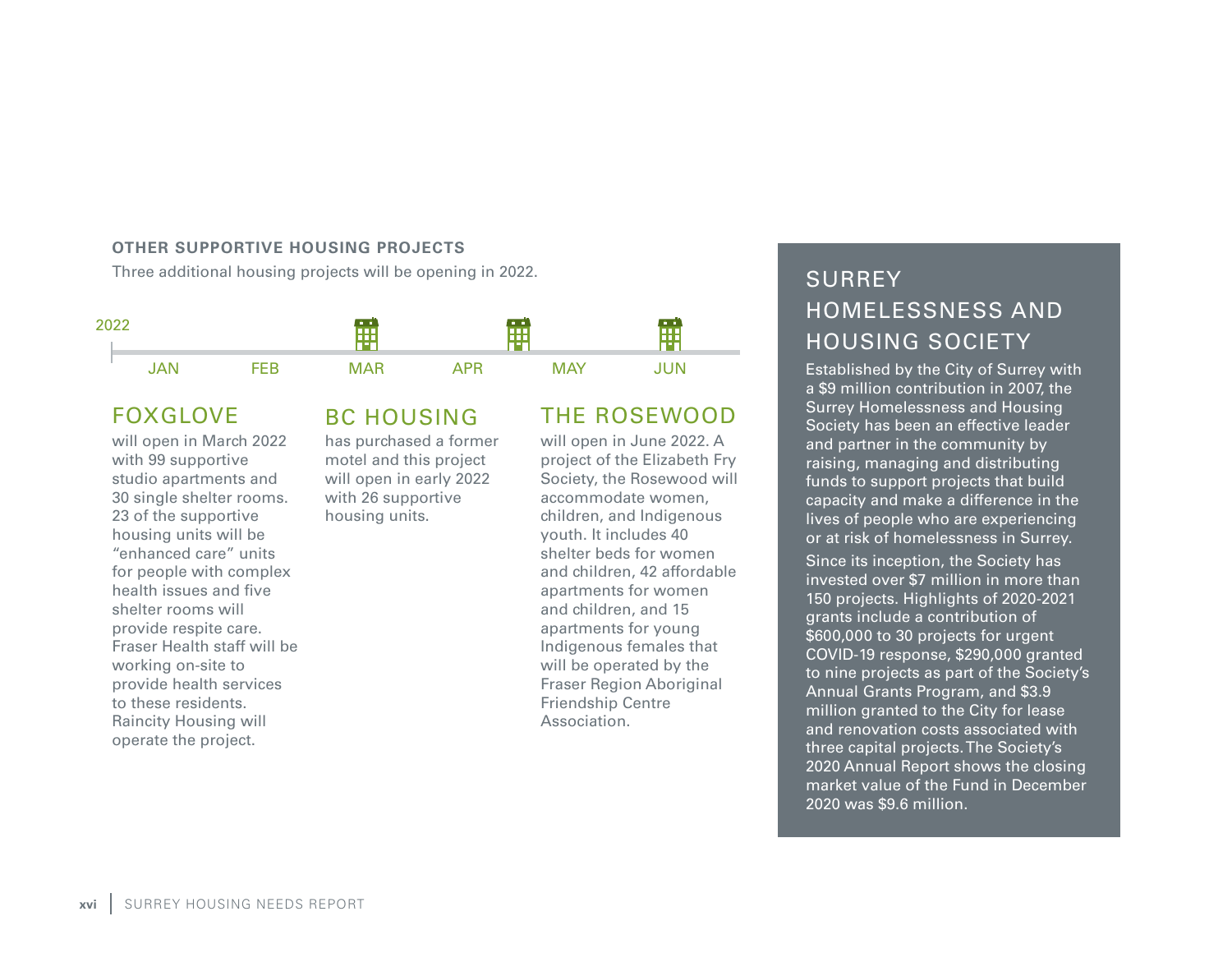# Indigenous Housing

Surrey needs at least 1,880 units of deeply affordable rental housing for Indigenous households.

This is the number of renter households that the Surrey Urban Indigenous Leadership Committee (SUILC) estimates is in core housing need in 2021.

As a voice for the more than 16,000 urban Indigenous people living in Surrey, SUILC has a significant interest in seeing more Indigenous housing across Surrey's housing continuum.

For example, 37% of Indigenous children in Surrey live in poverty. The lack of deeply affordable and culturally relevant housing keeps Indigenous families in poverty. SUILC has made an urgent call to mobilize partners and resources to improve housing and address Indigenous child and youth poverty in Surrey.





SUILC identified two housing priorities that would make the most meaningful impact on Indigenous child and youth poverty in Surrey:

- **Affordable rental housing for families, especially single-parent families, with cultural and childcare supports.**
- **Culturally appropriate housing opportunities for young people, Elders, single adults, and multigenerational families that are connected to culture and community.**

Both of these housing priorities need to be Indigenous designed and culturally appropriate to support the success of the individuals, families, and community.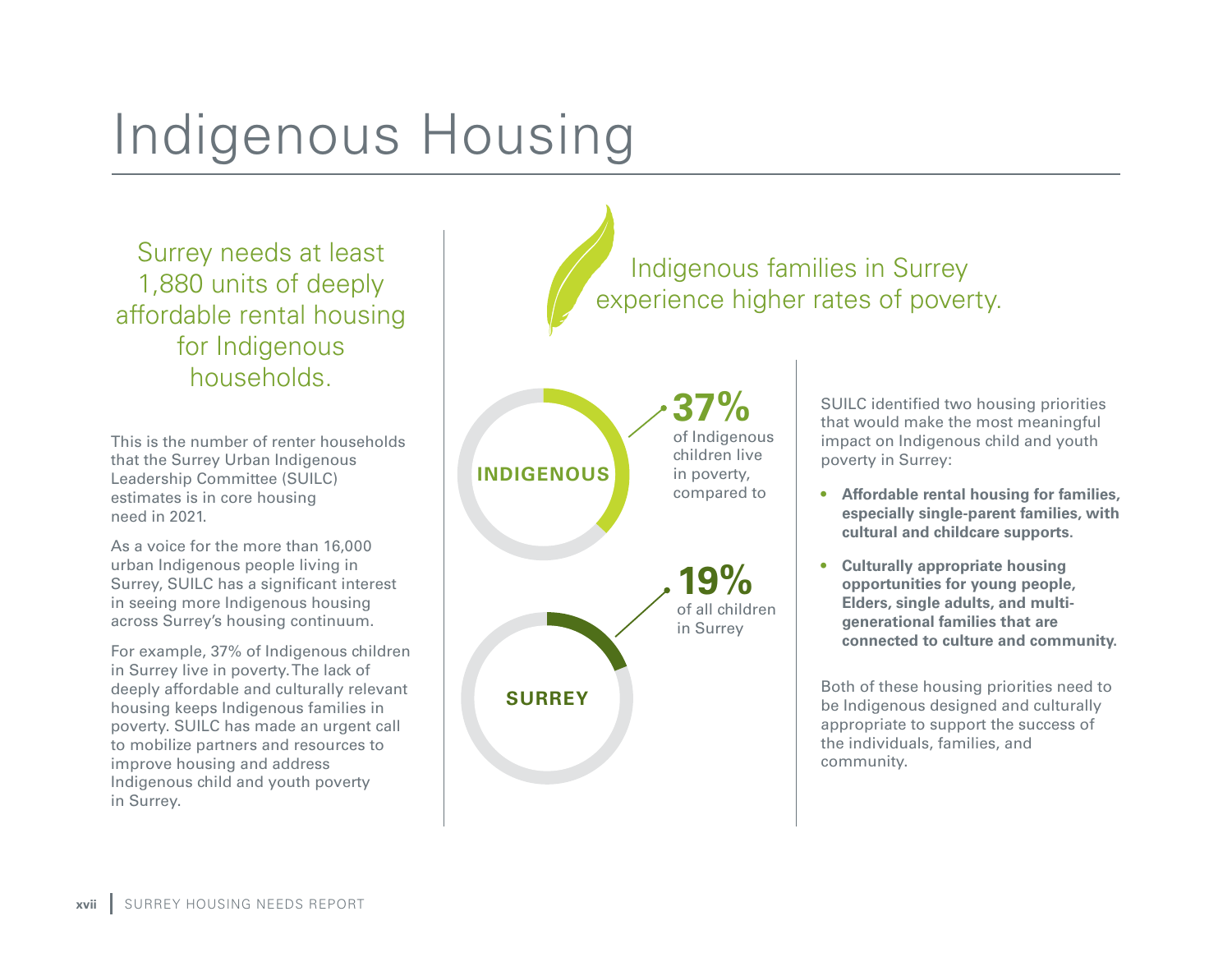Facts about Indigenous renter households (2016):



were in **Core Housing Need** (1,470 households).



**43%**

were in **Extreme Core Housing Need**.

**61%**

of **single-parent families** were in Core Housing Need (635 families).

of **people who lived alone or with roommates** were in Core Housing Need. Surrey has the largest urban Indigenous population in BC but is underserved when it comes to Indigenous housing and support services.

### INDIGENOUS NON-MARKET HOUSING UNITS (2020)



Vancouver Surrey

*Note: Indigenous Housing need is based on SUILC's Skookum Housing Solutions Lab. See the full report: [https://surreyindigenousleadership.ca/downloads/skookum-lab](https://surreyindigenousleadership.ca/downloads/skookum-lab-housing-report-20202.pdf)[housing-report-20202.pdf](https://surreyindigenousleadership.ca/downloads/skookum-lab-housing-report-20202.pdf)*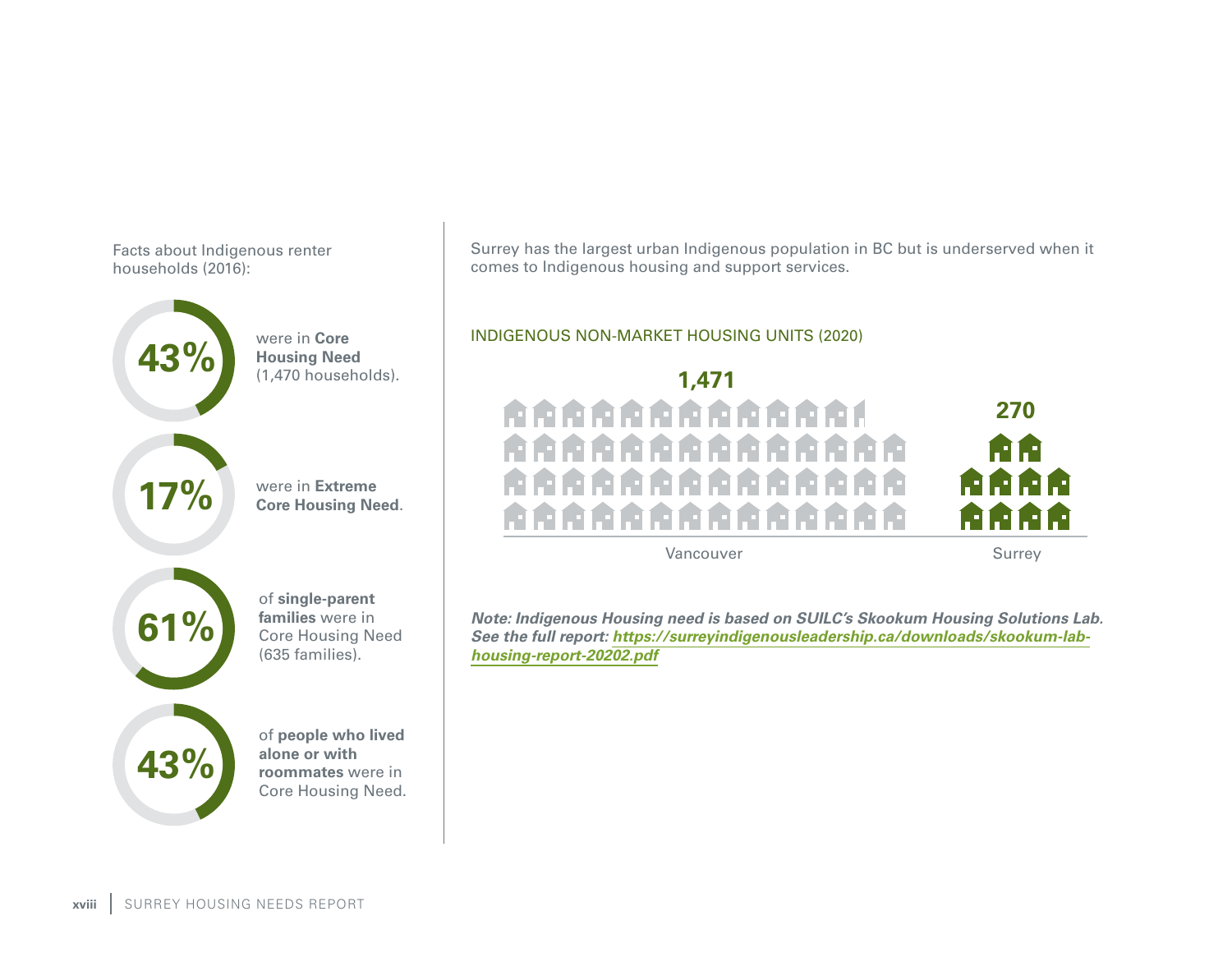# Housing Needs Among Diverse Households

# **Renters in Core Housing Need:5**

About one in six households in Surrey was in core housing need in 2016 (17%). Between 2006 and 2016, the number of households in core housing need increased from 15% to 17%, or an additional 8,525 households.

- **34%** of all renters are in core housing need
- **11%** of renters are in extreme core housing need and considered at risk of homelessness



5. CMHC defines core housing need as a household whose housing falls below at least one of the adequacy, affordability, or suitability standards and who would have to spend 30% or more of its before-tax income to afford the median rent of an alternative unit that is acceptable. Those in extreme core housing need meet the definition of core housing need and spend 50% or more of their income on housing. Households in extreme core need are sometimes considered at-risk of homelessness because of the high proportion of their incomes going to housing. These households would be heavily impacted by job loss or a major unexpected expense.

#### Percentage of renter households from key demographic groups in core housing need:

- **54%** of lone-parent families that rent
- **45%** of senior-led renter households
- **43%** of Indigenous renter households
- **40%** of renter households with at least one senior
- **40%** of one-person renter households
- **39%** of renter households with at least one person with an activity limitation**<sup>6</sup>**
- **38%** of recent immigrant renter households
- **38%** of renter households with at least one child

Source: CMHC (based on 2006, 2016 Census and 2011 National Household Survey)

6. CMHC defines activity limitation as "difficulties that people have in carrying out daily activities such as hearing, seeing, communicating, or walking. Difficulties could arise from physical or mental conditions or health problems." This terminology corresponds to physical, intellectual, and mental health disabilities.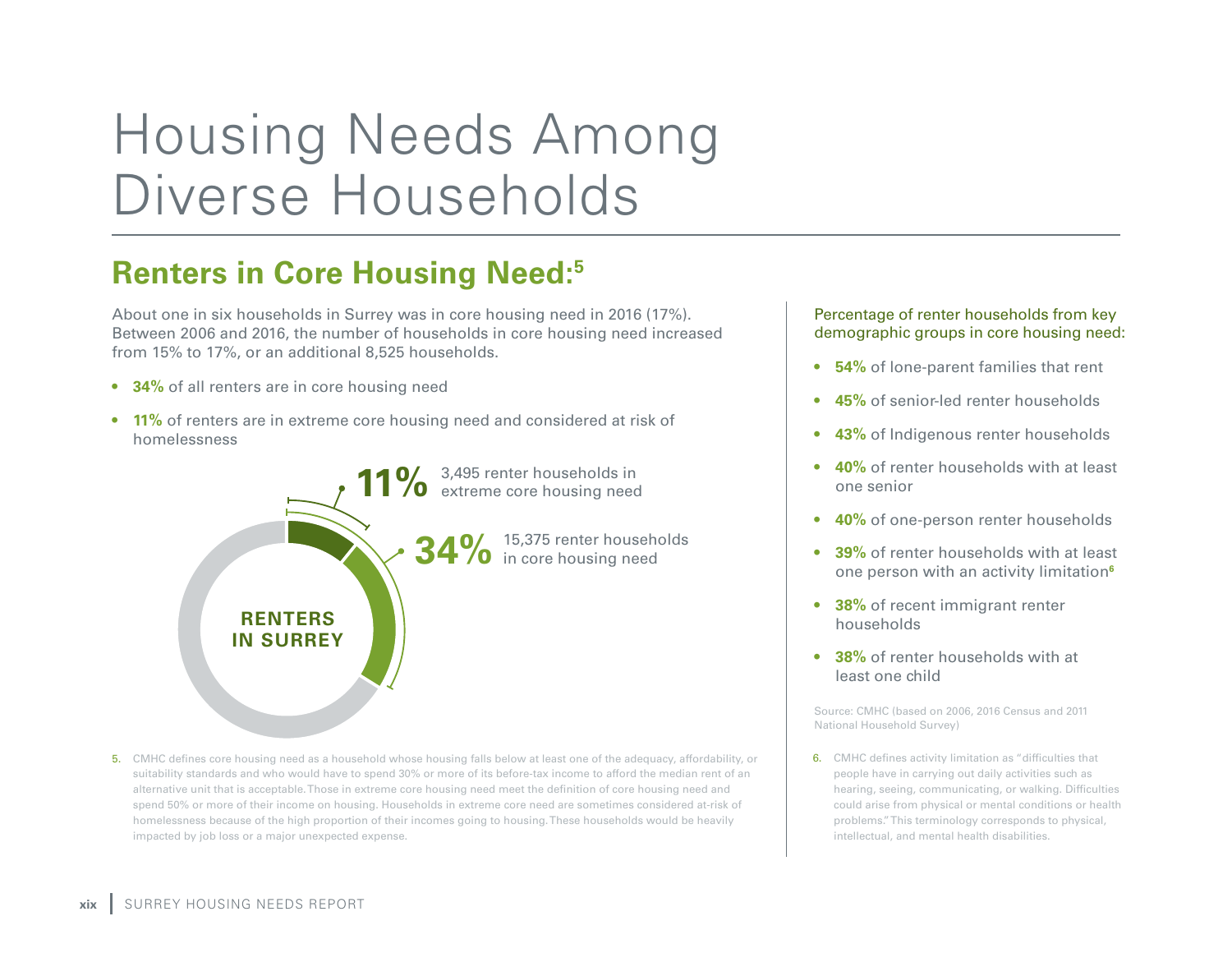#### FAMILIES WITH CHILDREN

- The current stock of housing does not satisfy the needs of moderate and low income families who rent.
- Families with children are looking for 2+ bedroom options that are closer to schools, transit, and amenities. Housing projections estimate that 41% of new units should have three or more bedrooms.
- Lone-parent families, who are predominantly women-led households, are facing significant challenges. Incomes for these families are typically lower and they require larger family-sized units that are often more expensive. An extremely high proportion of loneparent families who rent are in core housing need (54%).



#### **SENIORS**

- More options are needed to enable seniors to age in their own homes by improving accessibility and in-home care.
- Seniors identified the need for more housing types that enable downsizing during retirement.
- Seniors on fixed incomes are at risk of significant housing vulnerability if they are forced to move out of rental that they have been living in long-term due to the high cost of vacant units and/or newer rental.
- There are increasing numbers of seniors who are homeless. 22% of survey respondents to the Homeless Count were 55 and over.



#### PEOPLE WITH INTELLECTUAL OR PHYSICAL DISABILITIES

- There is a lack of suitable housing. including adaptable and accessible units, for persons with physical disabilities.
- For people with intellectual disabilities, housing options that are integrated within supportive communities are needed.
- People with disabilities report barriers related to limited incomes (such as receiving Persons With Disabilities assistance) and discrimination when searching for housing.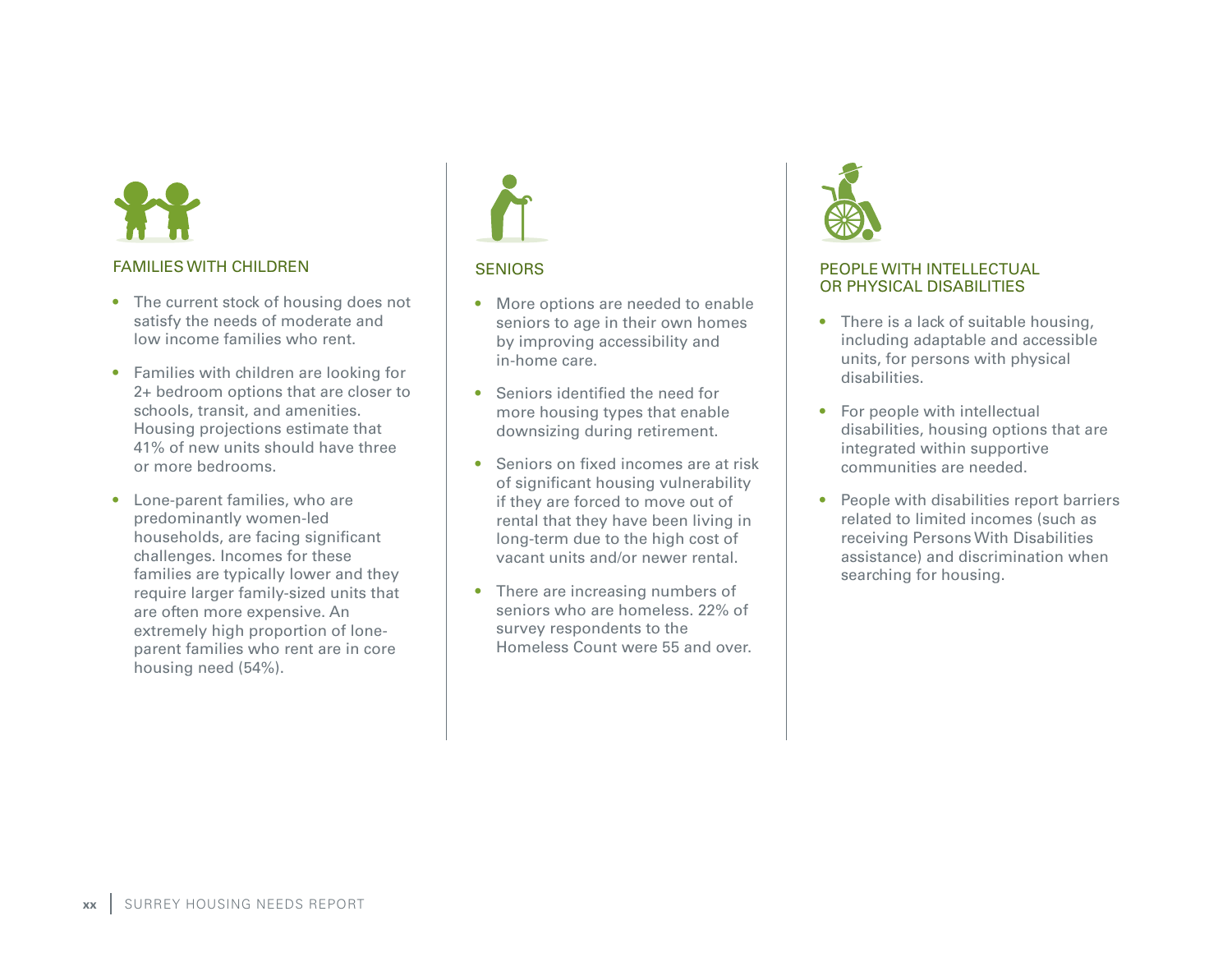

### REFUGEES AND RECENT IMMIGRANTS

- Some newcomers, especially racialized newcomers, are at higher risk of facing discrimination in their search for housing. They may also face the additional language barrier, making it difficult to find homes.
- More supports are needed to provide education about the process of finding homes in Surrey and finding employment opportunities.
- 38% of recent immigrant renter households were in core housing need as of 2016.



#### YOUNG ADULTS AND STUDENTS

- Surrey has a young population yet young adults face a lack of affordable rental and homeownership options in Surrey. Stakeholders report that to find housing, students and young adults are accepting worse conditions. Poorly maintained and overcrowded units are being rented or occupied by students and young people.
- While the majority of postsecondary students living in Surrey live with their parents, those that do not live with their families and rent in the private market face a high cost and may find it difficult to make payments while also paying for tuition and rely on student loans.
- There is a lack of data regarding student housing needs which makes it difficult to fully understand their needs specific to Surrey.



#### WOMEN FLEEING VIOLENCE

- Stakeholders report that there are not enough housing and wraparound services to support women and their children facing violence or at risk of homelessness. Second-stage transition housing and longer-term affordable housing are needed to enable these families to thrive and not return to an abusive partner.
- There are insufficient housing options and resources for women and girls in the sex trade and for women leaving substance use treatment programs.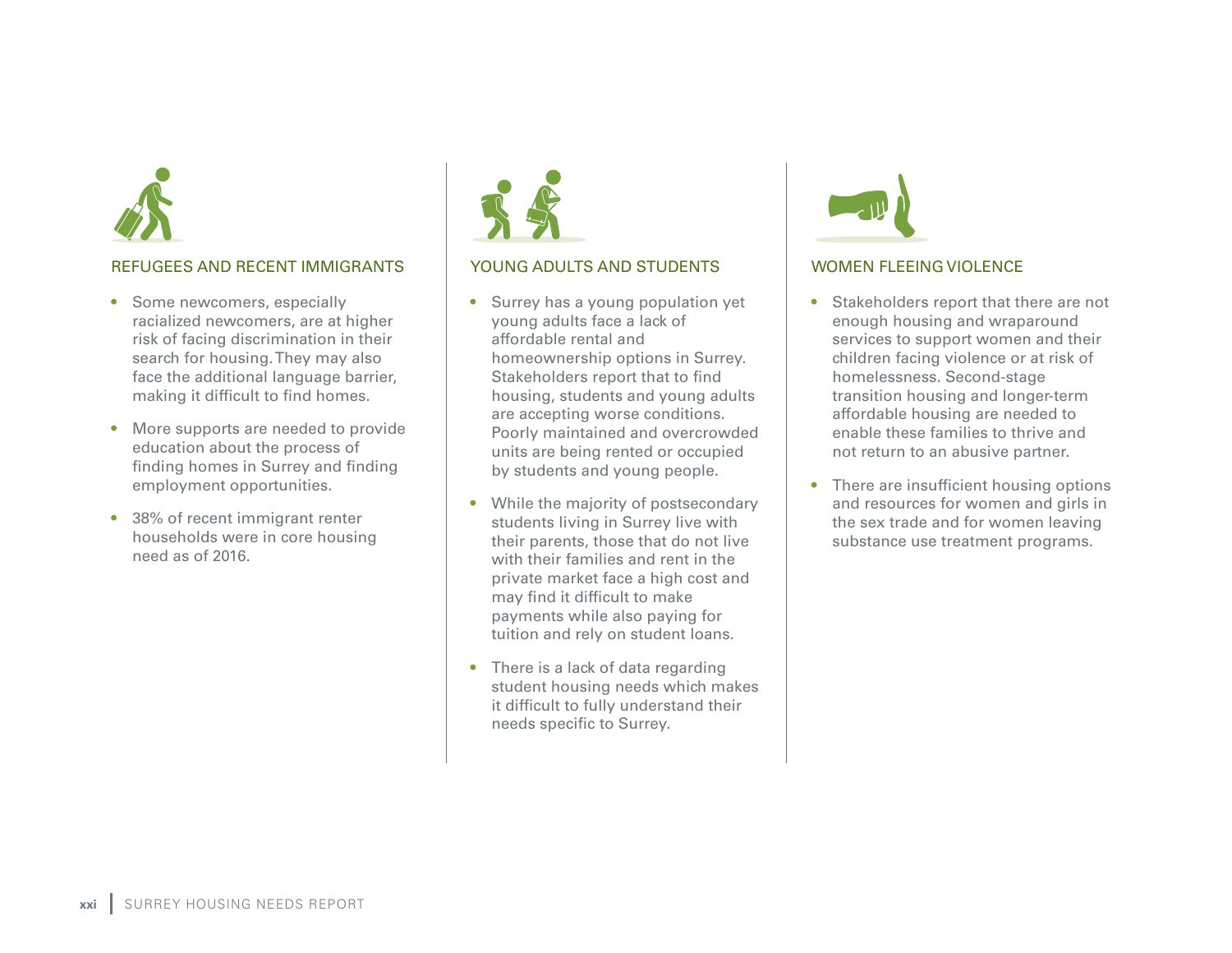

# HOUSING AND TRANSIT

Stakeholders noted that land speculation in anticipation of the SkyTrain may drive up land costs, and that while there are currently few rental buildings along with corridor, rising property values may incentivize redevelopment, displacing the lower-income renters who do live there.

• Additionally, many neighbourhoods along the corridor are low density and may face resistance to increased development, despite the need to focus appropriate development in this area in order to best accommodate transitoriented growth.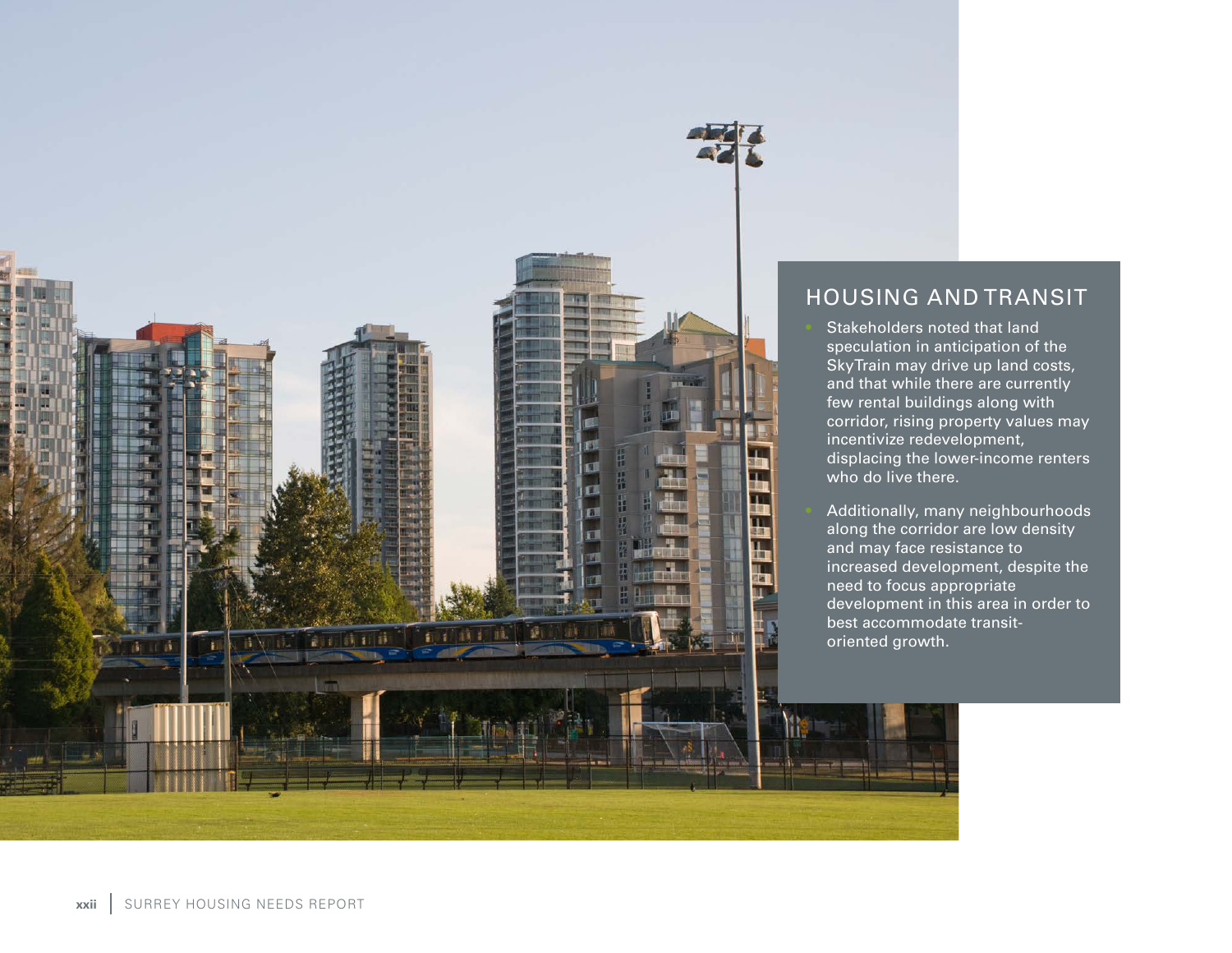# City Actions on Rental Housing

Action on housing is required at all levels of government. The information below highlights actions taken by the City of Surrey to facilitate the provision of rental housing and to support renters.

# SURREY AFFORDABLE HOUSING STRATEGY: A FOCUS ON RENTAL HOUSING

In 2018, the City adopted the Surrey Affordable Housing Strategy: A Focus on Rental Housing (the "Strategy"). The Strategy includes four strategies and a series of recommendations related to market and non-market rental housing.

- **1.0** Prevent the Loss of Purpose-Built Rental Housing.
- 1.1 Adopt a one-for-one rental replacement policy.
- **2.0** Strengthen Protection for Tenants.
- 2.1 Develop a tenant protection and relocation policy for tenants at risk of losing their housing through redevelopment.
- 2.2 Monitor, and if needed advocate for, changes to provincial legislation to strengthen tenant protection.
- **3.0** Encourage the Development of New Purpose-Built Rental Housing.
- 3.1 Fast-track the development approvals process for new rental housing.
- 3.2 Reduce parking requirements in rental housing projects.
- 3.3 Encourage the development of rental housing in locations close to Frequent Transit Networks.
- 3.4 Encourage the development of new rental housing through partnerships.

3.4.1 Support Surrey-based projects to access funding opportunities.

3.4.2 Continue to work with BC Housing, CMHC and others.

3.5 Foster relationships with companies that specialize in the development of rental housing.

- 3.6 Advocate for changes to federal tax policy to stimulate new rental housing construction and encourage reinvestment in the existing rental housing stock.
- **4.0** Increase the Supply of Housing Affordable to Renter Households with Low to Moderate Incomes.
- 4.1 Continue to implement the Master Plan for Housing the Homeless in Surrey.
- 4.2 Continue to work in partnership with BC Housing, CMHC, and non-profit housing providers.
- 4.3 Re-introduce the requirement that all new rezonings for residential developments contribute \$1,000 per unit to support new affordable housing.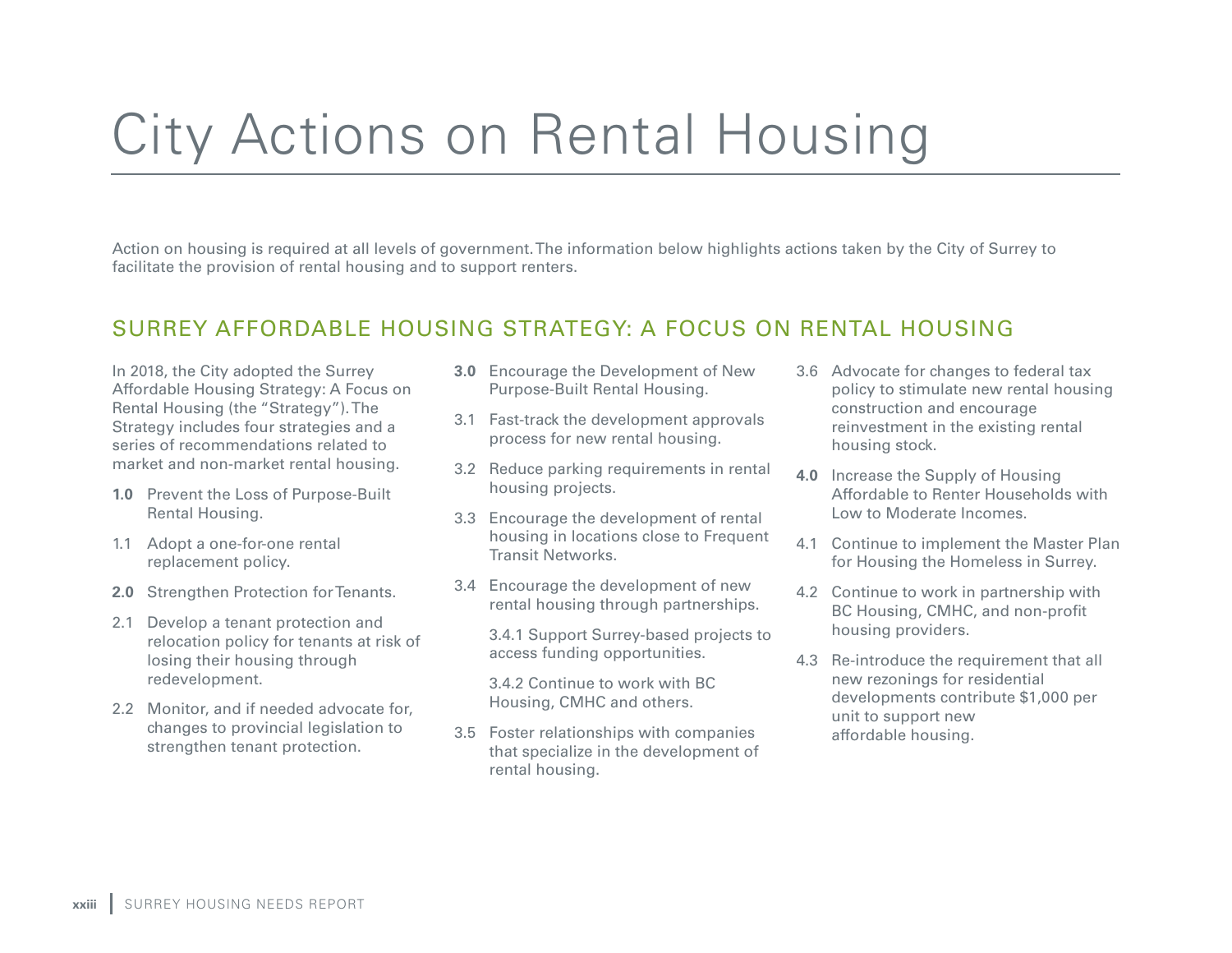# RENTAL HOUSING REDEVELOPMENT: RENTAL REPLACEMENT AND TENANT RELOCATION ASSISTANCE POLICY

In 2018, the City adopted a new Rental Housing Redevelopment – Policy O-61 (the "Policy"). Key elements of the Policy include the following:

#### **One-for-One Rental Replacement:**

The Policy requires a minimum of one-for one rental replacement of purpose-built rental units that are lost when a multi-unit rental housing site is redeveloped. The replacement rental units should be provided on the same property; have, at a minimum, the same number of bedrooms; and be rented to low and moderate income households at affordable rental rates.

#### **Tenant Protection:**

The Policy strengthens the protection for tenants impacted by the redevelopment of rental sites, beyond the protections provided by the Province through the Residential Tenancy Act. Developers must meet the following requirements:

- Prepare and implement a communications plan
- Prepare and implement a tenant relocation plan
- Designate a tenant relocation coordinator
- Assist the tenants by identifying a minimum of three options of comparable rental units
- Provide tenants with the equivalent of at least three months' rent
- Provide tenants with the right of first refusal to rent a unit in the new development at an affordable rent
- Provide the City with regular status updates throughout the planning process

### **AFFORDABLE HOUSING FEE**

In 2018, the City introduced a new Affordable Housing Fee. It requires new housing developments requiring a rezoning to provide a \$1,000 per unit contribution to the Affordable Housing Reserve Fund.

Since April 2018, a total of \$2.06 million in fees have been collected. These funds will be used to purchase land or otherwise support new affordable rental housing projects in the future.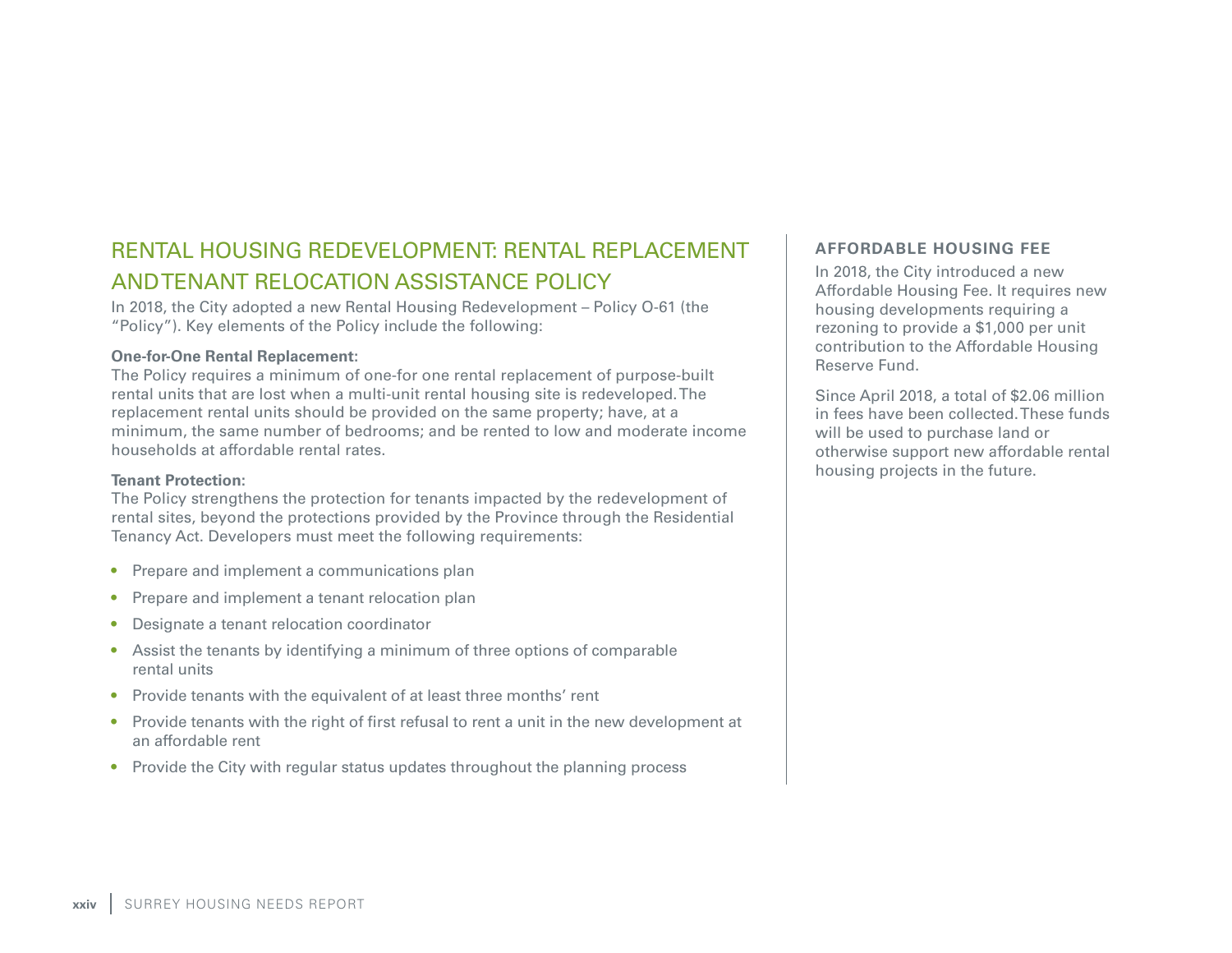# NEW NON-MARKET RENTAL HOUSING PROJECTS

The City is partnering with the Community Land Trust Foundation and Society on the development of a new 69-unit affordable housing project in City Centre.

Kekinow Native Housing Society has two projects in development:

» Kekinow is redeveloping their Sohkeyah site, replacing 33 townhouses with apartment units. Phase 1 (72 units) is complete. Phase 2 (104 units) is under development.

» The Kechi-o-wekowin will redevelop a 38-unit townhouse site owned by the non-profit into 175 units.

Metro Vancouver is in the first phase of their Kingston Gardens project in Guildford, redeveloping a 24-unit townhouse site owned by the Corporation into 85 units.

The Legion Veteran's Village in City Centre will include 91 new affordable housing units managed by the Vancouver Resource Society.

• Options Community Services is building 100 rental housing units in a new project in Newton.

# LINKS

- All reports are available online. This includes the Housing Needs Report, the Executive Summary, and the What We Heard Report [https://www.surrey.ca/about-surrey/social-planning/](https://www.surrey.ca/about-surrey/social-planning/housing-homelessness/housing-needs-report) [housing-homelessness/housing-needs-report](https://www.surrey.ca/about-surrey/social-planning/housing-homelessness/housing-needs-report)
- Housing 2020: Understanding the Housing Experiences of Indigenous Households in Surrey [https://surreyindigenousleadership.ca/downloads/skookum-lab](https://surreyindigenousleadership.ca/downloads/skookum-lab-housing-report-20202.pdf)[housing-report-20202.pdf](https://surreyindigenousleadership.ca/downloads/skookum-lab-housing-report-20202.pdf)
- SUILC Housing Call to Action [https://surreyindigenousleadership.ca/](https://surreyindigenousleadership.ca/news/a-call-to-action-surrey-needs-more-indigenous-housing) [news/a-call-to-action-surrey-needs-more-indigenous-housing](https://surreyindigenousleadership.ca/news/a-call-to-action-surrey-needs-more-indigenous-housing)